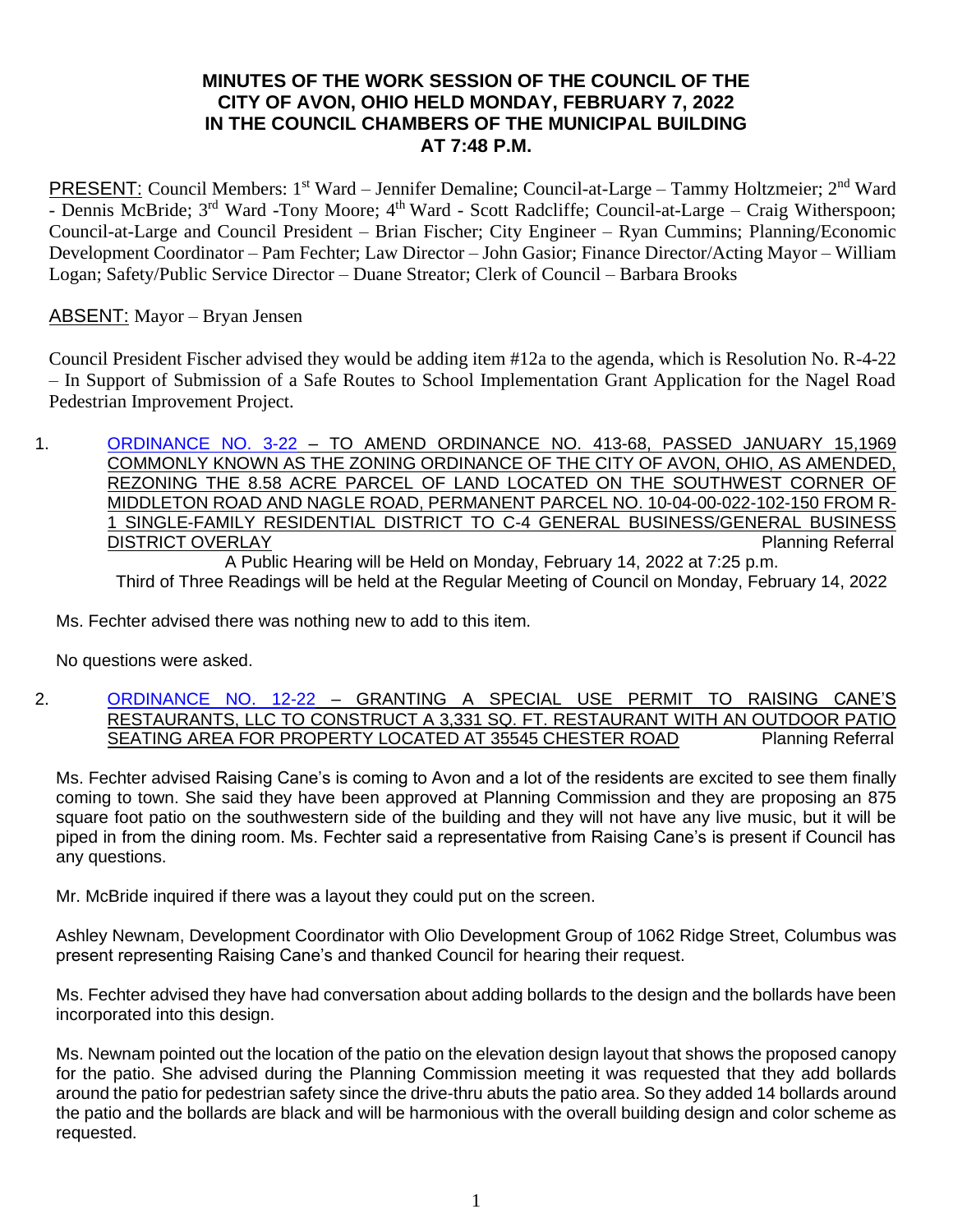Ms. Fechter advised the Olio Development Group has worked very closely with the Planning Commission along with the City Safety Director and the Fire Department to make sure that those bollards are located where the City would like them to be with proper spacing and that they were included around the entire patio.

Mr. McBride asked in terms of stacking if they were going to block in parking spaces with the drive-thru line.

Ms. Fechter advised they will have 2 drive -thru lines.

Ms. Newnam said she was not sure if she had a layout that shows the stacking spaces with her, but as a corporate standard they keep six stacking spaces between the drive-thru window and the menu boards for operations and that was not the full drive-thru line.

Ms. Fechter said looking at the renderings they could see most of the parking is going to be on the east side of the building. She stated patrons would come in and the menu board is first and the line breaks off into two separate lanes once you order. Ms. Fechter advised the only thing it blocks is the escape lane that was added and all the parking is on the other side.

No further comments or questions.

### 3. [ORDINANCE NO. 13-22](https://www.cityofavon.com/DocumentCenter/View/7599/Ordinance-No-13-22-Avon-Skilled-Nursing---SUP) – GRANTING A SPECIAL USE PERMIT TO AVON REALTY HOLDING, LLC TO DEVELOP 5.55 ACRES OF LAND INTO AN 82 BED SKILLED NURSING FACILITY TO BE LOCATED ON THE EAST SIDE OF NAGEL ROAD, NORTH OF PRIMROSE SCHOOL Planning Referral

Ms. Fechter advised Michael Slyk of Aspire Regional Partners, Inc. came before the Planning Commission proposing an 82 bed nursing home to be located on Nagel Road. She said they have had a number of conversations about the layout of the facility, and they will be getting a portion of Avon Commerce Parkway installed with this addition of the business. Ms. Fechter stated Avon Realty Holding has also provided their nonemergency protocols and have been very active in working with the Safety/Service Director and the Fire Department on what their protocols are and some of their programs available. She advised unfortunately there was not a representative here from the company, but if Council has any questions she would try to answer them or find out for them before their vote next week.

Ms. Fechter confirmed it was a positive recommendation from the Planning Commission in answer to a question from Mr. Fischer.

4. [ORDINANCE NO. 14-22](https://www.cityofavon.com/DocumentCenter/View/7612/Ordinance-No-14-22-Drive-thru-Teller-Legislation) – TO ADD SECTION 1222.02(b)(44a) AND TO AMEND SECTION 1270.03(b)(3) OF THE CODIFIED ORDINANCES OF THE CITY OF AVON, TO PERMIT DRIVE-THRU BANKING IN THE C-4 GENERAL BUSINESS DISTRICT WHEN NOT ASSOCIATED WITH A PRINCIPAL USE ON THE PROPERTY **PRINCIPAL USE ON THE PROPERTY** 

A Public Hearing will be held on Monday, March 14, 2022 at 7:25 p.m.

Mr. Gasior advised this matter was presented to Planning Commission and what they are proposing is to install a stand alone video teller machine on a piece of property off SR 83. He said in order for the business to be able to do that they have to have a physical bank on that property under the City Code. He said on the document he submitted to Council last Friday there were some highlighted areas and that is how it was submitted to the City by the applicant. Mr. Gasior stated the key piece is 1270.03 (b)(3) that says drive-thru facility associated with a permitted principal or special use. He said they go on from that to define principal use in 1222.02(b)(97) and clearly the applicant does not meet that definition as they do not have a principal use. Mr. Gasior advised CommStar's proposal was to amend the Code in several sections and over the weekend he had a chance to review their proposal and what he has done and provided to Council through the Clerk's office is a revised Ordinance No. 14-22, which simply adds 1222.02(b)(44a), which is a new definition that would be included in Avon's Codified Ordinances of a financial institution that would include many of the types of uses that are being proposed, one of which is a credit union. Mr. Gasior advised he does not believe that it was absolutely necessary to include in the definition because he thinks under 1270.03(a)(2) Financial Institutions, it is covered, but they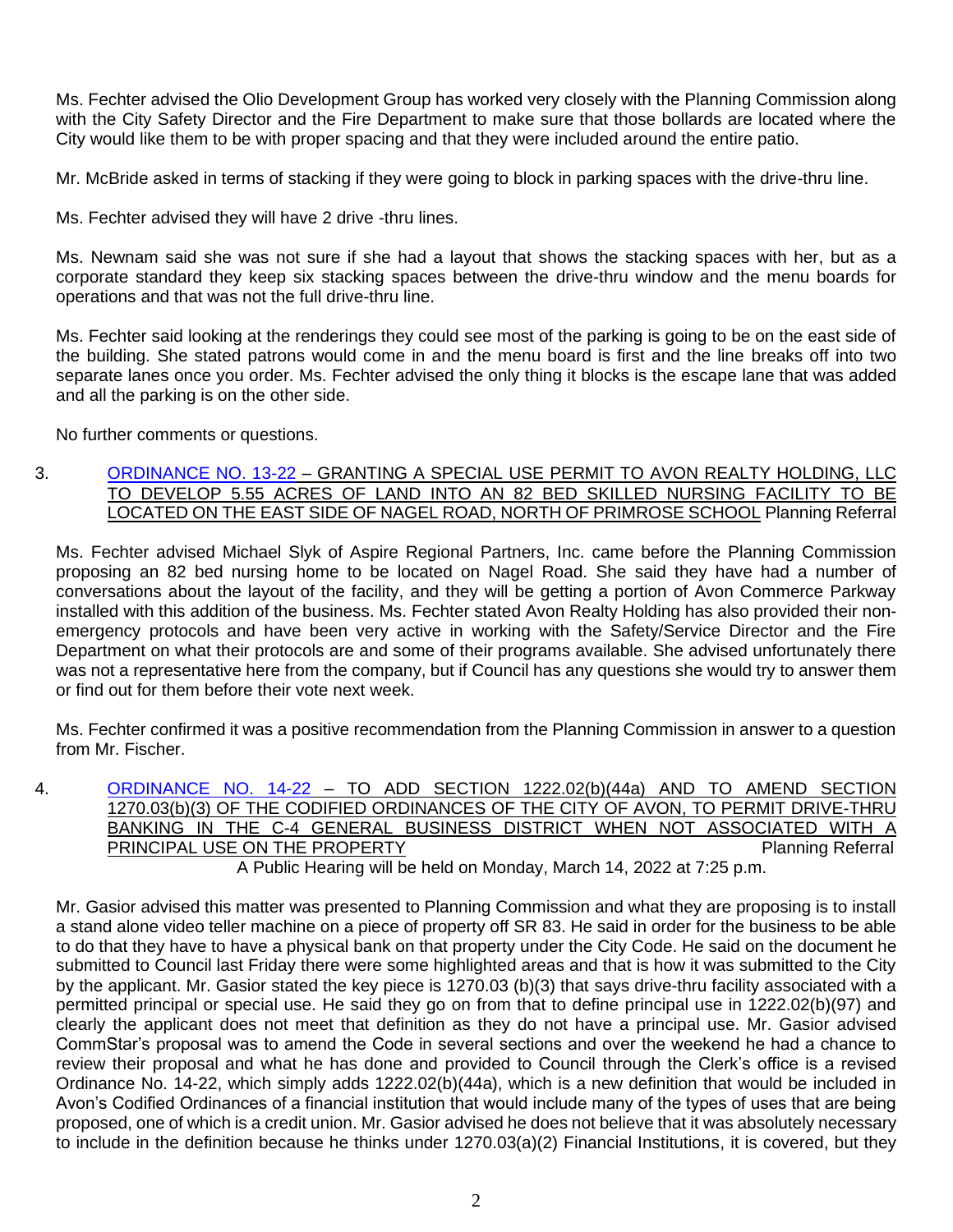proposed that. He said the key amendment is to eliminate that word "principal" in 1270.3(b)(3) and that is the decision that Council has to make if they are going to make the amendment, they are going to have to eliminate that word "principal" as that seems to be the stumbling block.

Ms. Fechter noted this was a negative recommendation from the Planning Commission with four against and one member absent.

Mr. McBride advised CommStar is already in town and has a principal place of business, but his fear is that if they pass that legislation as proposed that there would be a number of financial institutions and other businesses that would set up a kiosk. He said he may be amenable to permitting the use because CommStar already has a principal place of business inside Avon as long as it is staffed and full service, but the minute that would get cut back and is not staffed then the kiosk could go away as far as he is concerned. He said he does not know because they want to provide jobs here and they want businesses that will generate revenue and not just come in and take and then leave.

Dave Jezewski, CEO of CommStar Credit Union, advised their office was located at 36500 Detroit Road, Avon and when they first started having these discussions one of the concerns was the scope of drive-thru's. He said he can remember at Midway Mall where you could get keys made in a kiosk and he feels that is was wise for this governing body to narrow that down to include only financial institutions as that would alleviate any concern for other businesses. Mr. Jezewski stated as far as the "just up and leave" type scenario, when they originally thought this was a permitted use, this stand alone banking was always going to be a replacement branch, so they were not planning to build it for it to close shortly afterward. He advised they have a lot of ties to Avon and the community and with Bendix being their founding group, so Avon was not something they had casual discussions about. The replacement of the branch in Avon was basically to continue to have services in the City, serve the community, expand the hours and develop this new technology that is more affordable, which is a win for the community and a win for the Credit Union as a not for profit. Mr. Jezewski said CommStar's commitment, even before they found out from Zoning that there may be some problem with the language in the Code, they invested in the technology and they executed a land lease and it was not something that was fly by night.

Mrs. Holtzmeier advised looking at the Ordinance, while they are talking about the restriction of financial institution and drive-thru and just so that she clearly understands that the City is not restricting this technology in a brick and mortar bank, but only because it is a stand alone drive-thru bank. She said similar to Bank of America having an ATM inside of a retail store, this could be employed in that same scenario. Mrs. Holtzmeier stated there is a pathway that already exists, but the rub is that this technology would be a stand alone at its own independent location.

Ms. Fechter said that is correct. She added that the problem is that to have commercial development they would need a minimum of one acre and 150 feet of frontage so that is why the City has all drive-thru facilities associated with the principal use. Ms. Fechter stated that is why it is stated that the principal permitted use and why she mentioned earlier that stand alone bank would almost have to be dispensing beer from Railroad Brewing Co. to be allowed to go on that site. She said it is a bank, separate use, so it is not associated with that principal use. Ms. Fechter advised Mr. Jezewski is requesting a stand alone on a parcel operating.

Mrs. Holtzmeier advised for her she tries to separate the two because they are really looking at our Code and how this might apply, not just to this one applicant, but to all so that is really job one here. She said she is not in love with the chosen location, but she would not let that cloud her looking at this legislation.

Mr. Jezewski advised as he stated before he thinks that for awhile CommStar was focused on the where because they already thought it to be a permitted use and had already applied for permits and made the land lease investment and made the machine investment and the reason that parcel was chosen. He said but then it evolved into it would not really matter if he had 50 places to put a stand alone drive-thru bank because the approval process would have to start here with amending the language in the Code. Mr. Jezewski stated he agreed that even if that particular parcel does not work out, it is moot if they cannot change the language for a stand alone drive thru for a financial institution.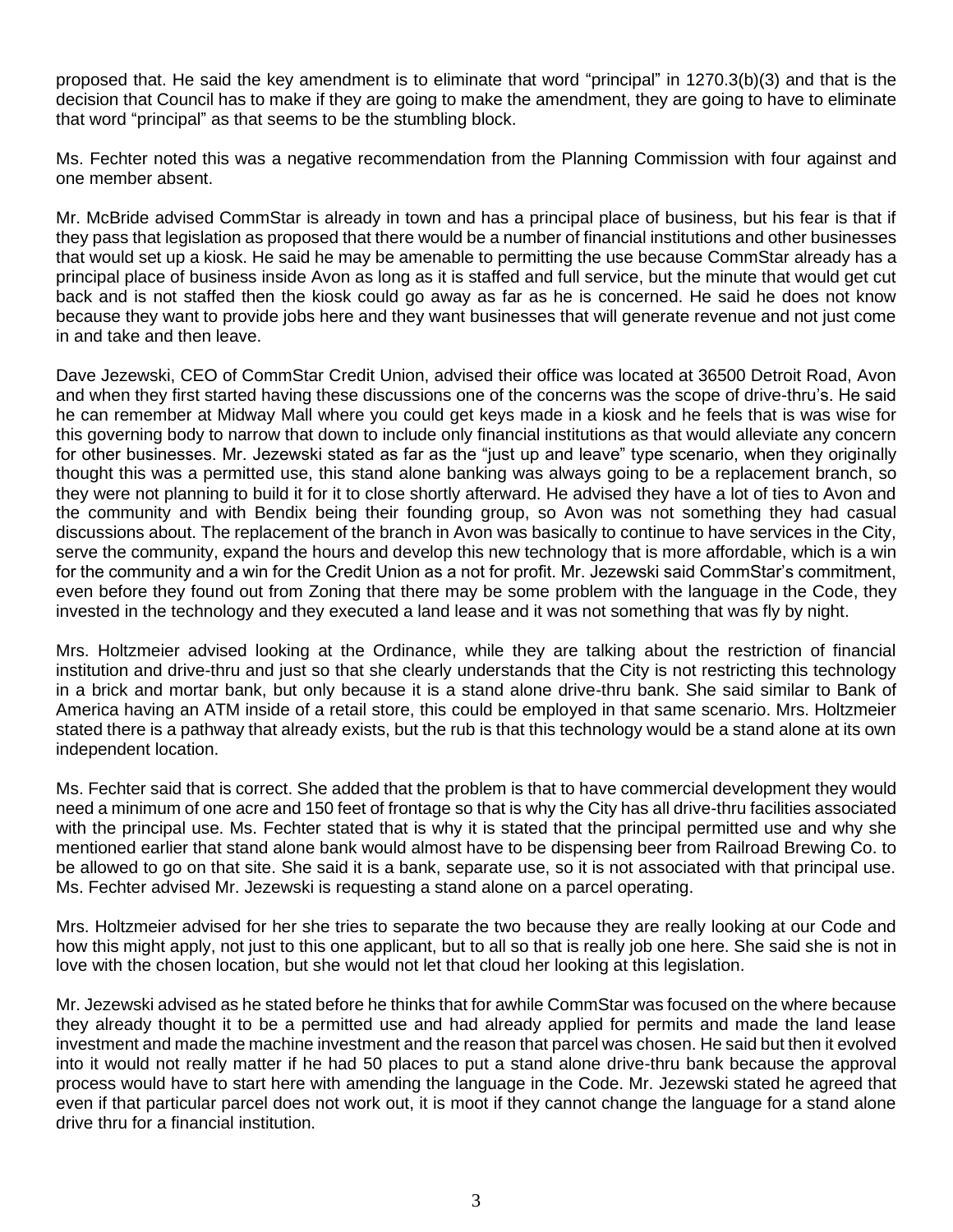Mrs. Holtzmeier inquired when they talk about banking does he see that an independent teller station would be a source to expand or drive the business or would it be to maintain.

Mr. Jezewski advised in Avon they like to have a presence because CommStar has a lot invested in Avon, but overall CommStar is going to expand service. He said the first part of that is that CommStar will be expanding hours so that people can do full-time banking longer than they are able to do currently. Mr. Jezewski stated within communities in and around Lorain County this type of technology allows not for profit credit unions to expand their footprint without having the massive expense to have brick and mortar buildings. He said that is all part of CommStar's plan and to continue to serve the community they have especially with the employment base at Bendix, which is where they started; and expand their hours and continue to offer choice to residents instead of just regional banking.

Mr. Radcliffe advised for clarification on the hours and the expansion and the other question he had was in relation to signage or how CommStar plans to advertise this banking option for the community along SR 83. He said when driving up to this proposed location in the parking lot, the customer would be speaking to a live person through a video screen.

Mr. Jezewski confirmed that to be correct.

Mr. Radcliffe advised the CommStar employees who would be working this system would be physically at one of the other CommStar locations.

Mr. Jezewski said yes, they would be operating out of the call center in Lorain.

Mr. Radcliffe said and those hours are going to be expanded for Lorain for those employees working in Lorain at the call center. He stated he was trying to see how that carries over into the proposed situation in Avon. Mr. Radcliffe advised a patron could pull into the parking lot of Avon Brewing Co. at 7 p.m. and transact their banking.

Mr. Jezewski advised all of the CommStar offices are going to be receiving these machines; Elyria, Lorain and hopefully Avon. He said once these banking machines are deployed, CommStar will expand those full-service hours to all locations. Mr. Jezewski stated then the call center, which is located in Lorain, will handle the administration of those machines and the interaction of those machines, but all the machines are going to offer full-service banking.

Mr. Radcliffe inquired what is different from what he just explained than someone just sitting at home on their computer and conducting online banking services without having to get in their car and drive to the physical location of the kiosk to sit underneath the sign in the dark.

Mr. Jezewski advised that was mostly preference. He said he could not sit at home and deposit cash online. Mr. Jezewski stated some people want to talk to a live person, which is not available with the online experience. He advised there may be things that the customer can discuss with a live person, who can be in their account with them at the same time versus an online option where the customer is making transactions and they may have to message out any question that arises. He advised this banking option of the kiosk would be more of an instantaneous resolution to any questions or issues.

Mr. Radcliffe asked for clarification that the technology does not transfer over to anybody on their home computer who has a video/audio connection to interact in that way, as he felt that would be the same except for the cash transaction.

Mr. Jezewski advised that is correct, it does not.

Mr. Radcliffe advised the City has appreciated everything in working with CommStar as a business in Avon over the years and they want to see them stay. He said the struggle in his mind is to keep other businesses here and those people employed in Avon. Mr. Radcliffe stated he knows there have been some issues with CommStar staying at the location on Detroit Road and that is now closed and they are trying to work through that, but he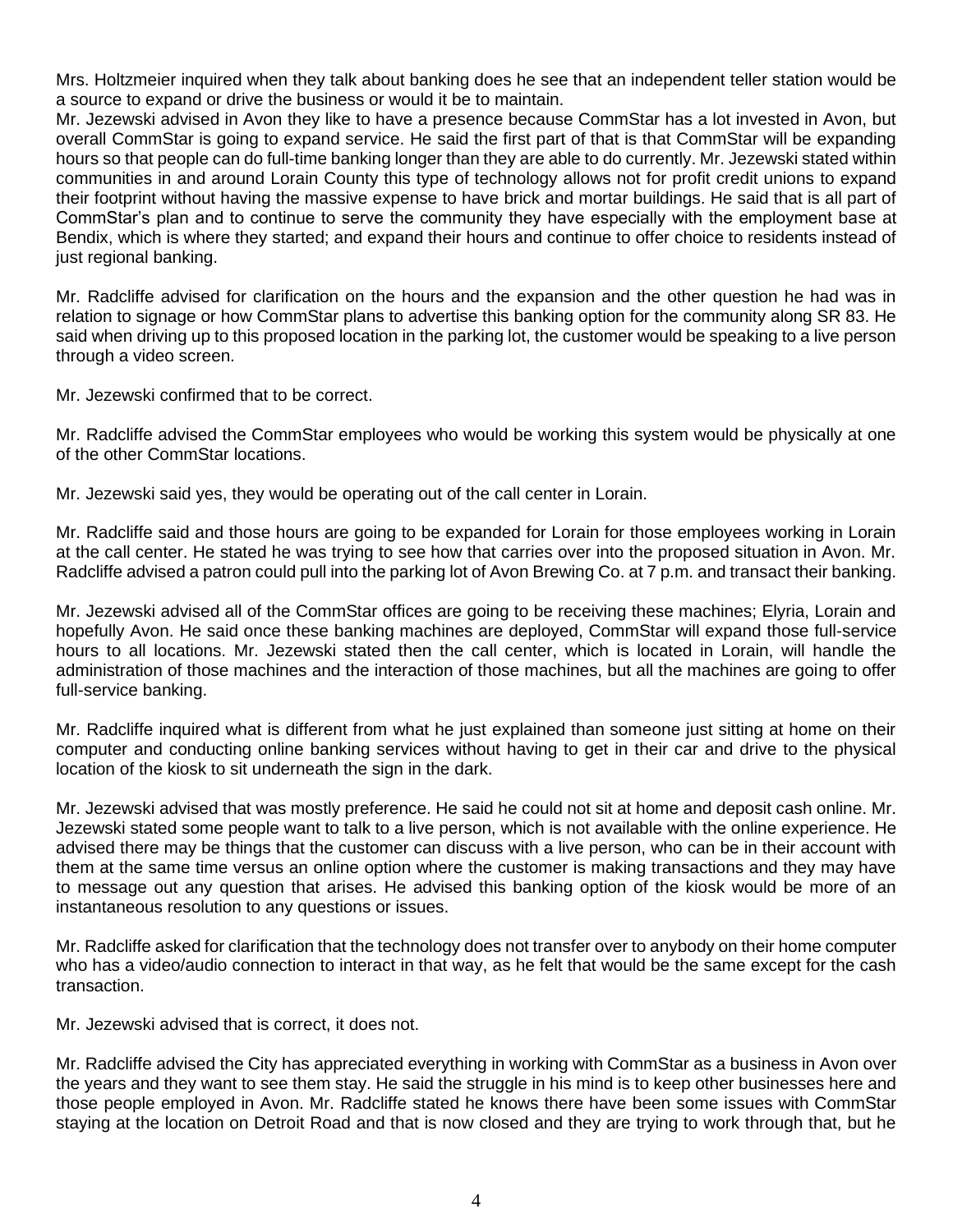struggles with how that is going to fit into a number of other businesses for a stand alone use versus within their principal business.

Mr. Jezewski advised that is why they are asking for it to only apply to financial institutions. He said as far as the member experience goes, it is very much the same reason why people want to drive up to a drive-thru instead of walking into the lobby. Mr. Jezewski stated that drive-thru experience would be no different with this technology. He said instead of having pneumatic tubes to carry the transaction back and forth between the customer and the teller, it is a similar interaction as if the person were sitting next to you.

Mr. McBride advised the jobs are in Lorain, so the City would not be getting any income tax revenue. He said this stand alone bank concept exists solely to take cash because otherwise a customer could do the transaction from home with online banking services and the employee of CommStar could basically work from anywhere they were connected through to the kiosk. Mr. McBride stated he is torn because the City of Lorain would receive the income tax revenue, but he also thinks Avon needs to be somewhat more progressive if this new technology is the wave of the future. He advised his gut feeling is to say no, but on the other hand he felt they needed to be somewhat progressive in Avon. Mr. McBride indicated previously his stance was a definite no, but now he is somewhat on the fence. He mentioned that City Council has overridden the Planning Commission a few times in the past when it was a negative recommendation from the Planning Commission.

Mr. Jezewski advised he has been telling this story five or six times to different governing bodies and he appreciates the time to be able to do that. He agrees that this is technology that is coming and that there will probably be other financial institutions that will try and deploy these machines. Mr. Jezewski said he looks at the landscape of no credit union choice in Avon and down to one community bank. He stated CommStar is committed to being here and they would ask Council to be forward thinking and take a leap of faith and a more holistic approach to offering service to the community and CommStar continuing to be a good partner with the City. Mr. Jezewski advised all that he is asking is that Council moves forward with changing this language so that CommStar can stay.

Mr. McBride asked how much of CommStar's current customer base is made up of Bendix employees.

Mr. Jezewski advised it is probably 11-12%.

Mr. McBride inquired as to who is eligible to open an account with CommStar.

Mr. Jezewski said currently anyone who lives, works or worships in Lorain County as well as the surrounding counties of Erie, Huron and western Cuyahoga.

Mr. Fischer inquired how many banks are in the City of Avon.

Ms. Fechter advised she does not know off the top of her head, but she would guess they were looking at a good 12+ if they look at the different brick and mortars, although Northwest Bank is closing. She estimated it may be in the neighborhood of 10 banks. Ms. Fechter said they have some banks that are inside grocery stores and she apologized as she does not have the exact number, but she could get that for Council.

Mr. Fischer said he was thinking it might be a little more than ten. He stated his concern is setting a precedent for other businesses to shut their doors and pop up a kiosk and send everyone home and the City losing all that income tax revenue and tax base from those institutions and no longer having the brick and mortar. Mr. Fischer advised the Ordinance says it applies to financial institutions, but there are more than 10 here in the City. He said he worries about the Code and taking that big word of "principal" out of that section. Those are his concerns.

Mrs. Holtzmeier advised when she asked Mr. Jezewski about the expansion, she appreciated that he talked about the expansion of hours and capabilities, but to be clear she was looking to ask about the expansion of the number of customers or members that they serve. She said understanding banking and the reason banks build buildings is because they want to serve both the commercial accounts and small business accounts and retail accounts. Mrs. Holtzmeier stated they keep those buildings because that is where people tend to come and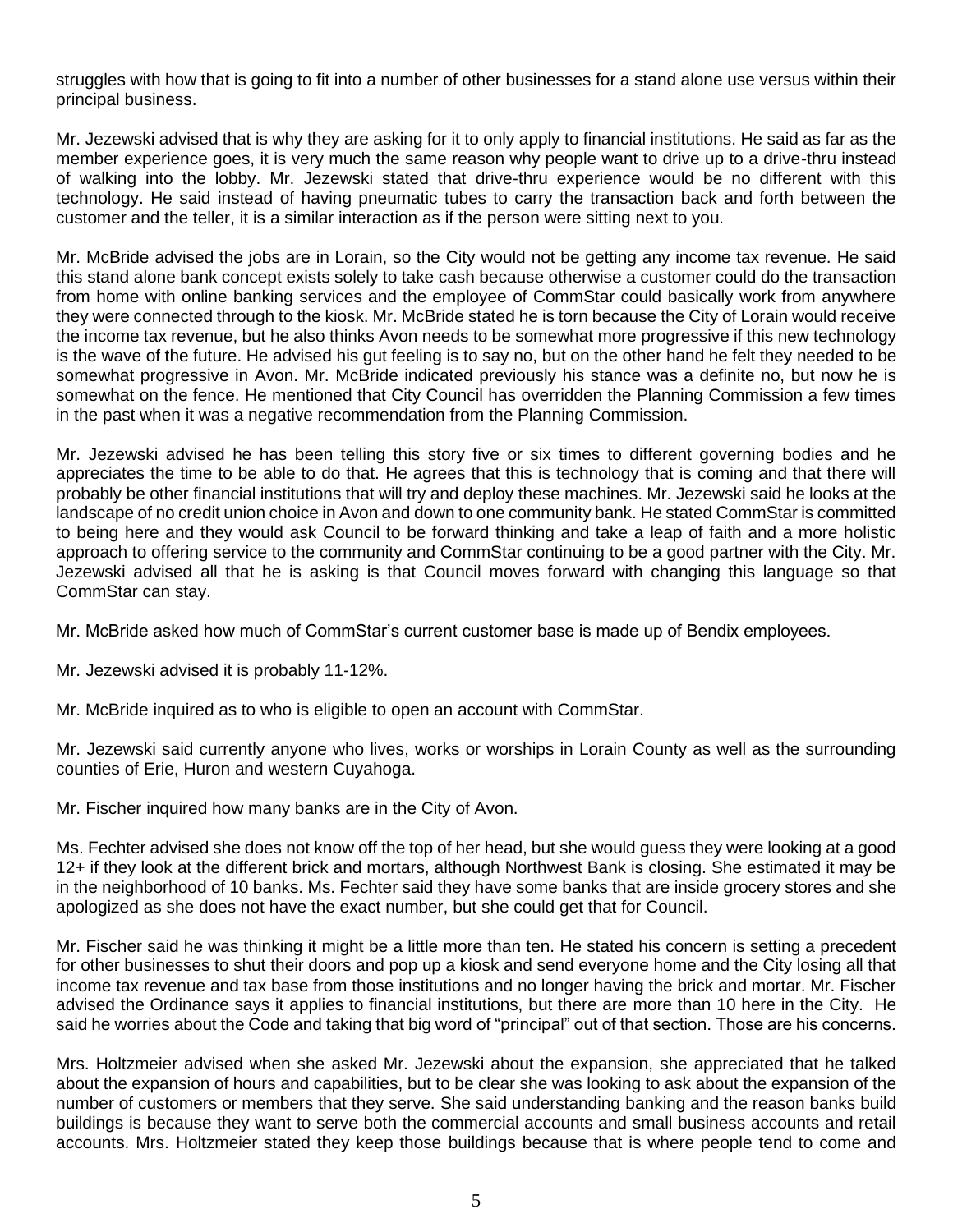where they can achieve new accounts. She said she is curious that without a building as to how many more new accounts they were hoping to serve or were they just looking to maintain what they have.

Mr. Jezewski advised they are definitely not in the hold steady mindset. He said typically they try to grow between 4-8% every year. Mr. Jezewski stated in looking at 2019 through 2021 with the pandemic and now they have reluctant staff returning and what that has taught people is not to come into the lobby of a bank, but that has not slowed down account openings. He advised CommStar is the only credit union in Lorain County that offers commercial lending services and they have a dedicated representative that handles those relationships and a lot of those commercial institutions have been very hesitant to have people come to them or for them come in to the bank lobbies and as a result a lot of them are being done via Zoom or other video technology. Mr. Jezewski said they are not looking to hold steady and CommStar feels the deployment of these ITM's, which will allow them to expand hours, will give people who are not members of the credit union currently a greater choice by realizing they can still do full service banking with CommStar. He stated they think that with the additional hours and additional footprint that they hope to have might drive new memberships.

Mrs. Holtzmeier asked without a physical presence in Avon as to how many Avon customers/members does CommStar have that live or work in Avon that would have to go somewhere else.

Mr. Jezewski advised 11% of their total transactions run through Avon.

Mr. McBride asked if possible if Mr. Logan could look at some of the local banks, including CommStar, and determine the income tax revenue that was generated from the employees working in Avon; for example, if they were generating an estimated \$12,000 a year in income tax revenue to the City. He said if that is the case and the building was an XX number of square feet he asked what other business could be put in that space that would generate more revenue than CommStar. Mr. McBride stated they have a number of bank buildings in town that might be minimally staffed unless there is a loan officer or someone else that is full-time at an Avon location. He asked what kind of income tax revenue the City was generating off of those properties.

Mr. Logan advised he believes they are all staffed about the same and does not believe that CommStar ever opened their lobby back up once it shut down due to Covid.

Mr. Jezewski clarified it was open for a short amount of time for the last year, but it had basically just been the drive-thru.

Mr. Logan advised they could certainly look at what income tax revenue was generated by CommStar and the other banks in Avon.

Mr. Jezewski said he is available to answer any questions and is asking for this to move forward.

## 5. [ORDINANCE NO. 15-22](https://www.cityofavon.com/DocumentCenter/View/7601/Ordinance-No-15-22-Authorizing-Final-Plat-Grande-Esplanade) – TO AUTHORIZE THE FINAL PLAT AND SUBDIVER'S AGREEMENT FOR GRANDE ESPLANADE SUBDIVISION, PHASE 1 Planning Referral

Ms. Fechter advised there is a final development plan for Grande Esplanade for Council's consideration that was a negative recommendation from the Planning Commission because the developer does not have property rights at this time for the connection to the sewer. She said there is a representative present from the company who would like speak to City Council.

Aaron Evenchik, Esquire advised he is here tonight with Dennis Rose, Esquire and they are Attorneys with Hahn Loeser & Parks LLP representing H-9 LLC, the proposed applicant. He said he thinks that the applicant and the City have a joint and shared problem when it comes to this access. Mr. Evenchik stated he looked at the proposals that were linked to the Ordinance or the two Ordinances on tonight's agenda and the rejection Ordinance says that the City should reject this because of the lack of access to a public sanitary sewer. He advised the City recognized that right away that the City wants there to be access to the sewer and the City wants there to be interconnectivity for traffic as that is consistent with the City's Master Plan and it is consistent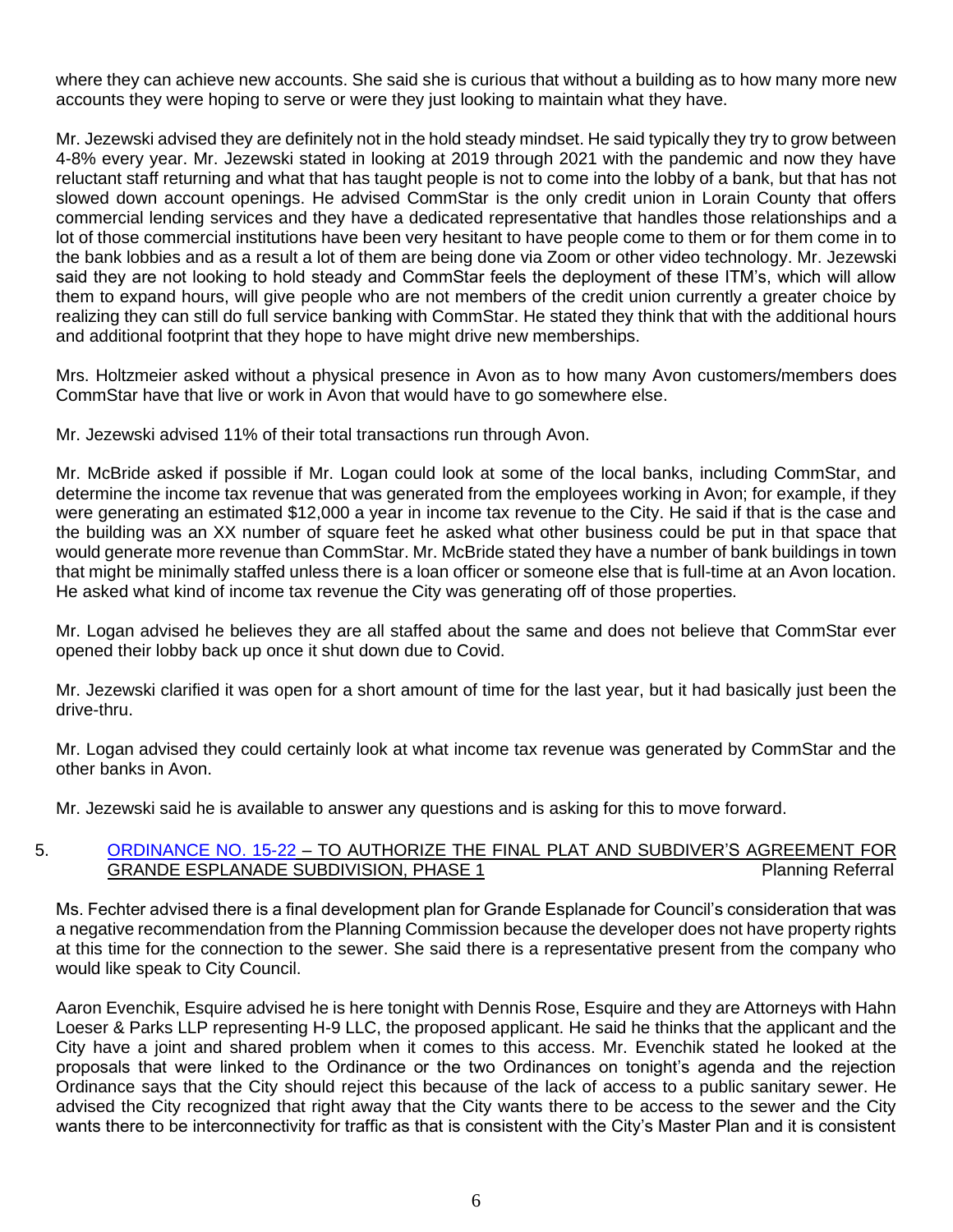with the City's Zoning Code. Mr. Evenchik stated the City's Zoning Code section 1220.03 requires efficient traffic circulation, and section 1246 which deals with traffic states that the City wants convenient and safe streets. The City wants that interconnectivity, space for public utilities. 1246.04 requires street arrangements so that all streets can be served and abutted to neighboring streets. He said what they are going to hear a lot about tonight is 1246.04(6), reserve strips, as those are specifically prohibited and to the extent that any of the City officials have looked at a photo or site plan for this subdivision, what they know is that Grande Esplanade wants to connect to the circle at St. Theresa Blvd. He stated there is a residential traffic circle there now with a very small reserve strip, a strip of grass with a few trees, and that is what is holding up this development and causing a lot of problems. He said those are specifically prohibited in Avon's Zoning Code in 1246.04 to the extent that the City told H-9 LLC when they submitted their plan initially that the City wanted them to find the connectivity. Mr. Evenchik advised they have had these discussions for two years and one of the things that they heard that when Red Tail Phase 15 was approved that the City chose to waive that reserve strip prohibition and let it be and he does not think that is accurate and he does not believe that the City thinks that is accurate. He said the City can fix this and they fixed it before and there are a few ways they can fix it. Mr. Evenchik stated one way is when there is a long street road connection to Detroit Road for Ryan Homes, the City approved a final plat that showed a connection to the adjacent parcel and at the same time the City commenced appropriation proceedings and that is what they need to do here. He said the alternative is for H-9 to withdraw this plan with the connection to St. Theresa Blvd. and instead run the utilities along Nagel Road. Mr. Evenchik advised that was something the City did not want to do two years ago, and he does not believe it is something they want to do now. He said they know that the Nagel Road option is going to be a great inconvenience to the traveling public and frankly it is going to be a great inconvenience to the Red Tail Subdivision and its golfers and residents, and it is not what the City wants.

Mr. Evenchik said the other concern H-9 has and the City officials all received a letter from their client, Peter Restivo, Managing Member of H-9 LLC addressing the delays in getting this project approved. This project was originally submitted in November of 2019 and it was December of 2019 when H-9 was directed to make the connection at St. Theresa Blvd. Mr. Evenchik advised H-9 have tried to work with the City and have submitted 2 different preliminary plats, both approved, but yet at the last Planning Commission meeting on January 19, 2022, the engineer said he had not completed his review yet. He felt the City was playing games and he could see that it annoyed the Mayor, it annoyed the Law Director and they told the Planning Commission that it was time to vote and move it to Council so that they could have tonight's discussion on these issues. Mr. Evenchik said that he does not believe they have a complete review of the engineering plans and it has been three weeks. He stated meanwhile, they have homebuilders interested in lots and it is a very hot market and the delays are clearly damaging H-9 LLC.

Mr. Evenchik advised one of the things he looked at was the minutes of the Planning Commission meetings and he read where the Mayor made a comment on the November 2021 meeting that this is really an issue between two adults. He said it was portrayed that somehow this issue is solely between Mr. Restivo and his companies and Carnegie companies and that is not the truth. He said the reality is that H-9 LLC has offered far in excess of the value of that reserve strip. Mr. Evenchik stated he is going on record right now as he said before the meeting started that they offered \$50,000 for vehicular and for utility access over that reserve strip disconnected completely from any other disputes that might be going on between those two parties. He said let's at least fix the problem now so that they do not have to have the project going along Nagel Road, but they need to know as soon as possible and he was told these things could not be disconnected. So, that means it is time for the City to act if they want to avoid going up Nagel Road. He advised the City can commence appropriations and also approve the preliminary plat for Grande Esplanade at the next meeting.

Mr. Evenchik said he knows the City has Steve Freedman's memo who is representing H-9 LLC as well and how the City has the right of appropriation, "This is a public use under the Ohio Revised Code Section 709.01 and 163.08. The City will obviously take this land and hold it as it will be dedicated for public use for access and utility rights and that is very consistent with Ohio law. Ohio Revised Code section 719.01 permits the acquisition of property for an opening for a street or public space. ORC 163.01 (h)(2) says specifically that a road is a public use." Mr. Evenchik stated they may be asking themselves how they are going to do all of this and have all this time and work and Ohio Revised Code answers that as well. He said ORC 163.08 permits what is called a quick take. A quick take means the City decides enough is enough and that they do not want this project going up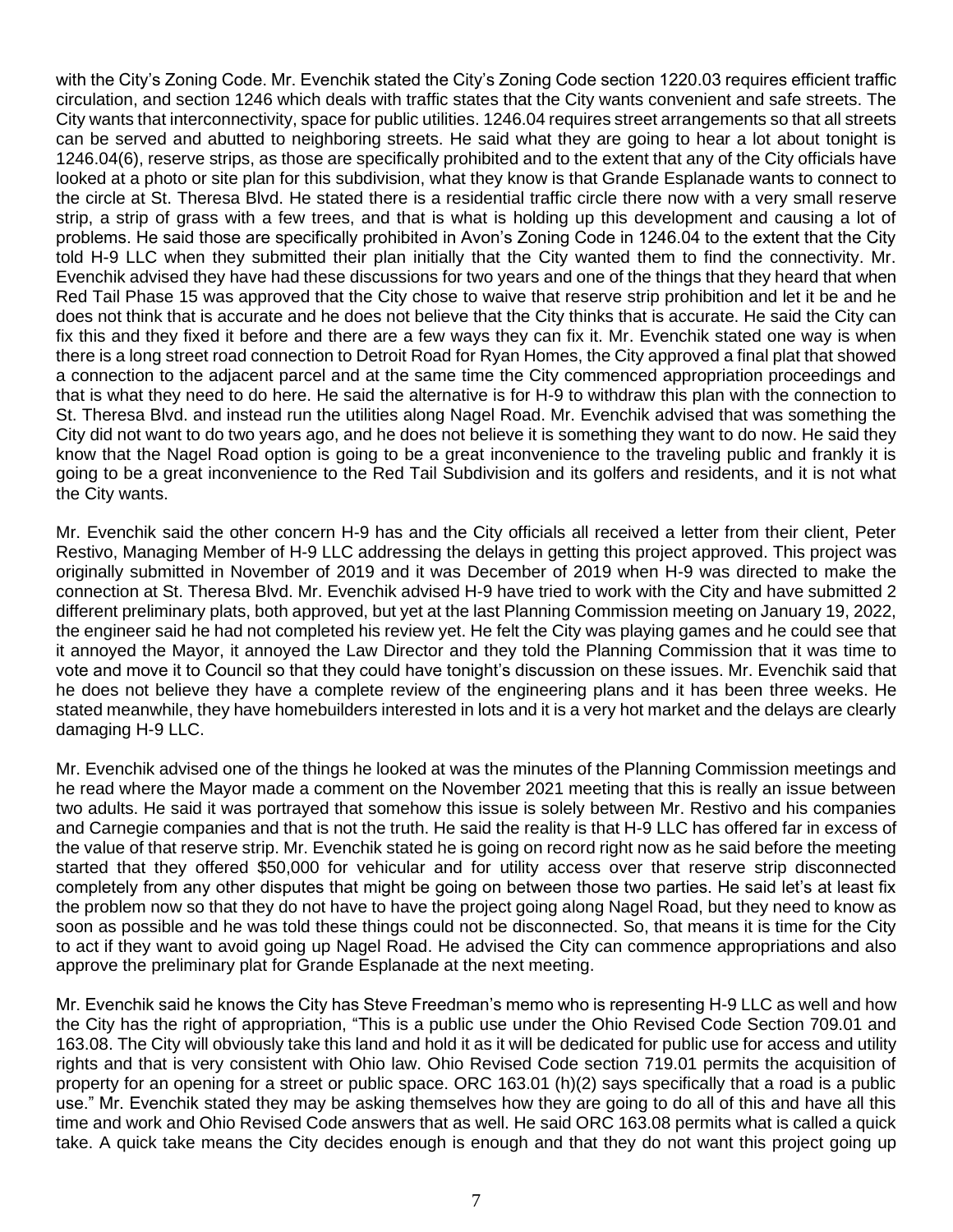Nagel Road and that they are going to go to court and commence appropriation proceedings and that small piece of property is taken. Then proceedings go on to figure out the value of that piece of property, but meanwhile the quick take enables that the property be taken and it enables the final plat to be approved and it avoids utilities going up Nagel Road, unless that is what they want. Mr. Evenchik advised he knows the City has done this before and he is sure they are gong to hear from counsel for Carnegie Residential Development on why this cannot be done, but they looked at it and this is a conversation that has already been had. He said he is holding the Avon Planning Commission meeting minutes from January 15, 2014 and in this meeting the Law Director addressed a letter that was given to members on the same issue. The Law Director told Mr. Slagter that he believes that Mr. Slagter at the time believed it would be illegal for the City to approve a plat that showed access on a northern parcel that the City did not have rights to yet and it was special treatment to the applicant. Mr. Evenchik suggested City officials read these meeting minutes because the Law Director very clearly concludes that the City can do both and he concludes that "nothing is illegal and the efforts of the City to acquire that access will enable completion and is consistent with the City's Master Plan". He said that is really what they are here to do as they think the City has two choices. Choice number one is to say consistent with what they have been told for two years that the City wants Grande Esplanade to connect at St. Theresa Boulevard. He said that requires the City to approve the final plat over the objection of Planning Commission, which he heard Council Member McBride say that Council has done that a few times in the past. He stated or the second option is for the City to tell them to go up Nagel Road and that was no problem as the engineer is here and they would submit that plan instead and they would all deal with that. Mr. Evenchik advised if the City wants them to go on St. Theresa Blvd., they have tried multiple times to cut a deal with Carnegie Residential Development and it is not going to happen and that means the City has to commence appropriation proceedings and do it with a quick take and all of this moves ahead within a few months and minimizes damages for everyone.

Mr. McBride advised obviously a quick take benefits Mr. Evenchik's client and it is faster in theory to take that strip, if it is a strip as no one is showing him a layout of anything. He asked who pays for the legal fees and who reimburses the City for the funds expended to take that property. Mr. McBride stated in Avon, the City does not typically do things for developers. He said the City does not run the sewers, and he clarified that yes they have run the sewer lines in the past, but generally speaking that is the developers responsibility to pay for all of those costs.

Mr. Evenchik advised they would pay for it, no problem. He advised he disagrees with Mr. McBride fundamentally that a quick take benefits the developer as he feels there was a mistake made here when Red Tail phase 15 was approved with that strip. He said they have been stuck with that mistake for several years and they are trying to fix it and they will pay for that and whatever the value of that strip is, is far less than the \$50,000 they offered as it is a tiny piece of property and he was sure the engineer could tell them how long and wide that strip is.

Mr. Rose advised he sat as a City Council person for awhile in the City of Breckville and he understands from their seat that they are trying to sort this all out. He said somehow this issue has become connected to the disputes between Mr. Restivo and Carnegie Residential Development, but it is harming the City of Avon who he felt wants that property to get developed and the City wants to see those houses built and the City wants those property taxes. Mr. Rose stated this has to be a disconnect and the disconnect is for the City to do the quick take, which is allowed, and this Council has heard that they are willing to pay for it or send it up Nagel Road and the City will have to live with that decision and whatever it does to the residents for whatever amount of time it takes to get that completed. He advised that is the choice that Council has as the disputes may never be resolved between Mr. Restivo and Carnegie Residential Development and it was not fair to the City to ask them to resolve those disputes. Mr. Rose suggested they get this development done and he felt the quick take is the best way to get it done, but otherwise tell them to go up Nagel Road.

Mr. Radcliffe asked why they feel it will take years to run the utilities along Nagel Road because they do not have approved plans for Nagel Road.

Mr. Evenchik answered that is correct.

Mr. Rose clarified that it was not years, but it would take time and it would disrupt.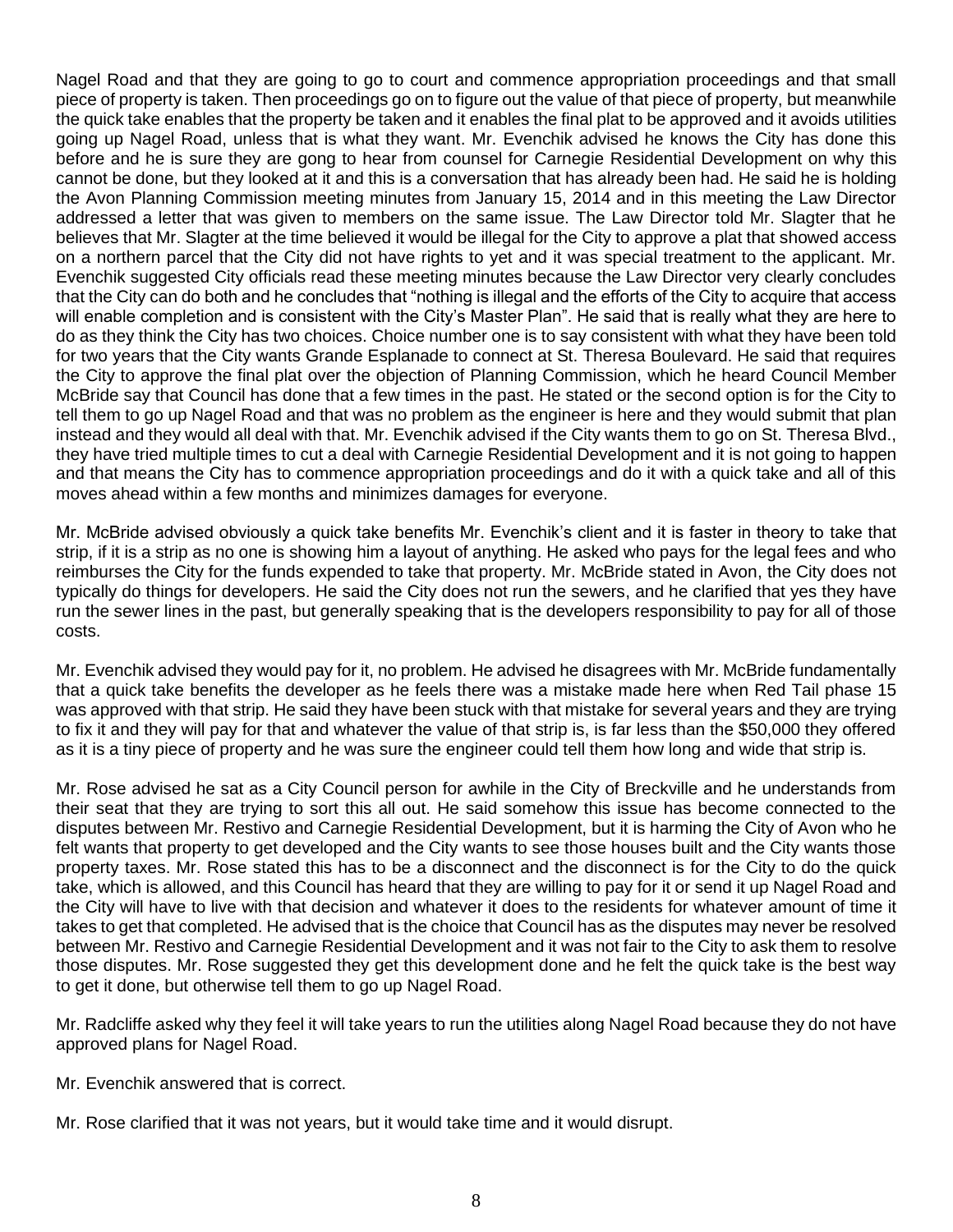Mr. Radcliffe agreed it would be disruptive for that time period, but said it was approximately 1800 linear feet if he is understanding it correctly. He stated he just wanted to be clear with what is being said here tonight.

Mr. Rose advised their engineer could say how long that they believe it would take for all the work that has to be done.

Al Piatak, PE of Euthenics Consulting Engineers located at 8235 Mohawk Drive, Strongsville, advised the sanitary sewer down Nagel Road is about 1800 linear feet of sewer. He said they have met with two contractors to get a feel for how long that would take to complete. Mr. Piatak stated their initial thoughts were that it would take 2-3 months and that was confirmed by the contractor who estimates roughly 50 linear feet a day could be installed. He advised it is difficult work and because of other utilities in the right of way, mainly water lines and gas lines, the sewer has to go within the pavement. He said right now they have it designed to go down approximately the middle of the northbound lane of Nagel Road. Mr. Piatak stated Nagel Road will need to be shut down to traffic during construction of the sewer as it cannot be physically constructed without shutting the road for the safety of the contractors installing the sewer line. He advised conservatively he would estimate 3-4 months to construct the sewer.

Mr. Rose asked for permission for Mr. Piatak to show on the overhead the access and explain to Council where the street access will be on here otherwise where people will go.

Mr. Piatak pointed to the map on the overhead and explained that the connection that is being discussed tonight is the connection to St. Theresa Blvd. and they could see from a pure traffic engineering standpoint. He said this connection will allow for more immediate access for emergency services for a number of the streets within Red Tail Subdivision. Mr. Piatak stated if there was an incident on Lyon's Gate Run or St. Anne's Court there would be access through Grande Esplanade to St. Theresa Blvd. He encouraged Council to ask the Safety Services to provide their thoughts on it as well, but it would clearly provide a secondary access to Red Tail. Mr. Piatak advised looking at the big picture, Nagel Road is the obvious north/south route and if something were to happen along Nagel Road this access to St. Theresa Blvd would provide a secondary north/south access once Napa Blvd is complete or Williams Court. He said that was something else to think about.

Mr. McBride advised he thought there was a traffic circle where that connects in.

Mr. Piatak advised there is a temporary cul-de-sac at the end of St. Theresa Blvd.

Mr. McBride said there is just code for a fire truck to turn around and was nothing to do with a traffic circle.

Mr. Piatak confirmed that it is not a traffic circle, but just a temporary cul-de-sac.

Mr. McBride advised he is assuming that road will continue at some point.

Mr. Piatak advised he cannot speak to that.

Mr. Witherspoon advised it was mentioned that Nagel Road would be shut down for construction for a period of three months. He asked Mr. Cummins if that was correct.

Mr. Cummins advised the way that it has been presented with one traffic lane, it would be a deep excavation with slow work as noted. He said it would be likely that it would impact both lanes at the same time as they have to be able to get materials in and out and it is very likely that there would be a moving road closure as they progress.

Mr. Witherspoon asked if it would be completely shut down.

Mr. Cummins advised motorists would not be able to go through the work zone.

Mr. McBride advised install another lane.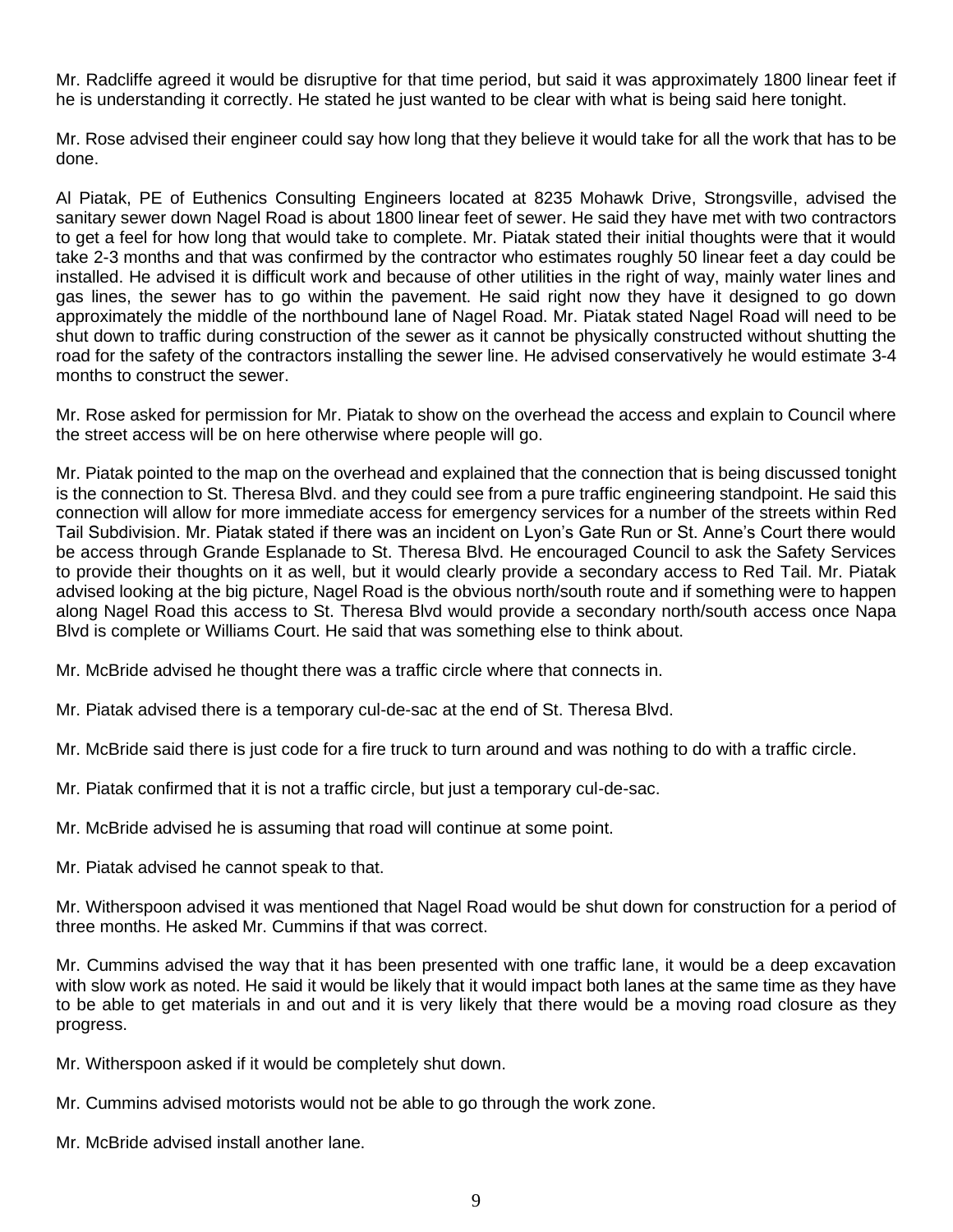#### Mr. Cummins advised that would be an option.

John Slagter, Esquire of Tucker Ellis LLP advised he is an attorney representing Carnegie Residential Development Corporation which owns the Red Tail Development and Golf Course. He said he has been in front of Avon Council in the past and with regard to communication relating to offers or attempts to acquire the property that H-9 is proposing to connect to St. Theresa Blvd. Mr. Slagter stated he would like to begin with an overview of how they got to this point. He said the proposal to resolve and settle this matter that Mr. Evenchik refers to he heard about for the first time about 60 seconds before this meeting started when he came up to him and said that they can stop this here and now and they were offering \$50,000. Mr. Slagter advised this is the effort that happened and he did not receive a call this afternoon, yesterday, last week or otherwise or that courtesy or that benefit, but he was not surprised. He said he found out that there was a letter from Mr. Restivo written to the City threatening the City because of all the damages that the City has caused to their client. Mr. Slagter clarified that the letter is from Mr. Restivo of H-9 to the City, but it was their attorneys who were cc'd and there was no question in his mind they knew about it. He said even though Mr. Evenchik and Mr. Rose are new at this, he believes they are the fourth series of attorneys he has seen since his involvement with Mr. Restivo. Mr. Slagter stated what is interesting about the letter is that they blame the City, they Mayor, the City Engineer, he was sure they blame his client, and they probably even blame him. He said but Mr. Restivo takes no responsibility for anything that occurred here. Mr. Slagter stated all the damages that Mr. Restivo claims are non-existent; there are not takings here. He advised the letter itself and their discussion talks about it, there is no absolute public necessity or reason why they cannot go to Nagel Road. Mr. Slagter said H-9 came in to the City and received approval of a preliminary plan some time ago and all they had to do was then go and submit the final plat. He stated if they feel like they could not get a deal with his client at some point in time then all they had to do was come in and get final approval. Mr. Slagter advised H-9 has had the time to do it and yet they have not done it so all these damages and threats to the City; claims that the City Engineer dropped the ball and did not do his job and in fact apparently at the last meeting, Mr. Gasior had to somehow step in and the Mayor had to step in because it was somehow the engineer's fault or problem; at least that is what Mr. Evenchik was perceiving as going on that the City had to somehow move this on because it was the engineer's fault.

Mr. Slagter advised they have worked with the City Engineer, and he has been very professional and he does his due diligence and he knows what is going on here and it is not the engineer's fault. He said the fact is there is an individual here that simply does not want to take responsibility. He said the fact also, because he was here during the meeting when the issue came up about this development, the City told Mr. Restivo they were not going to authorize, they were not going to take this property and he was advised to go talk to representatives of Carnegie Residential Development. Mr. Slagter advised they waited for them in the lobby and said they were willing to meet and talk to Mr. Restivo. He said days, weeks go by and no discussion. He said then they find out that Mr. Restivo files a false affidavit against Red Tail trying to interfere with a deal that Carnegie Residential Development had with Drees Homes. Mr. Slagter stated he had to go to court and file an injunction to get Mr. Restivo to remove that false affidavit that was filed because Carnegie actually closed on part of the property with Drees Homes and it was filed clearly in an attempt to interfere with that. He advised every single time they have had to deal with Mr. Restivo it has been smoke and mirrors.

Mr. Slagter said this alleged reserve strip, and he and his client do not believe there is a reserve strip located there, but the alleged reserve strip…but who was in charge and responsible for that? He said Euthenics who used to be the engineers for Red Tail and now they are working with Mr. Restivo and Mr. Restivo was Carnegie's consultant that was being paid to design this phase of Red Tail. Mr. Slagter advised Mr. Restivo claims that the City made the mistake, but he was the one driving the bus on the development for Carnegie and that is what they have been dealing with. He stated they have attempted from well over a year ago, they have said that if they are going to do a resolution, because there are a lot of issues going on, starting with how there was a clear cut of this property, channeling of properly, channeling of water on this property. There have been issues that have been going on from the beginning and they have said that they need to sit down and they have to work through and try to resolve this entire thing. He said they have never said that they would never consider a resolution that would include that connection; however, it would have to be part of something else and that has been going for a year.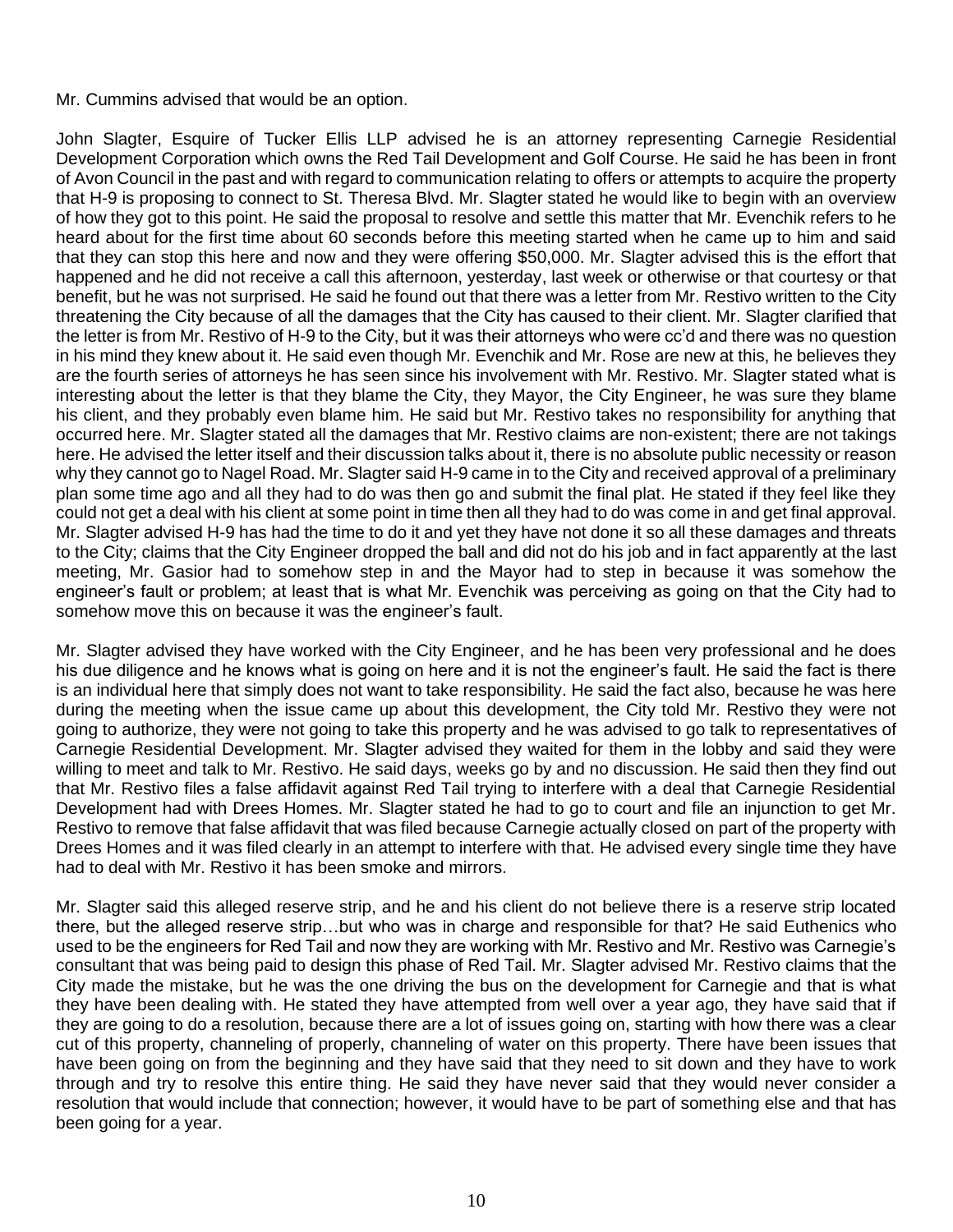Mr. Slagter stated other these self-created emergencies when something immediately has to happen or if it is going to fit Mr. Restivo's need, or he can blame someone else, is when the City hears about it or they hear about it. He said Mr. Restivo only has himself to blame because if he wants to build this development then what he should do is go through the normal process and submit his preliminary plat again and get it approved and come in for final plat approval and go to Nagel Road. Mr. Slagter advised he does not believe that it would be a proper public purpose to authorize this under these circumstances. He said yes, he was involved and the matter that he handled in 2015 was a different set of circumstances, a different set of facts and there was no alternative access available, there was no preliminary plat that was approved and Euthenics would know this because when Carnegie came in for phase 16 they were not allowed to get preliminary approval of their plat until they showed they had an easement to give that access and that connection. Mr. Slagter said what they are here for tonight is the item that is properly before this body to determine whether the final plat should be approved or not. He stated Council has a negative recommendation from the Planning Commission because H-9 does not have ownership and the Code requires there to be ownership and based on that he believes that the plat as proposed should be denied.

Mr. Evenchik advised he agrees with Mr. Slagter on one thing and that is they are here tonight to determine or talk about that final plat and that final plat includes the connection to St. Theresa Blvd. and that is it. He said a lot of what Council heard otherwise is a lot noise about whatever might be going on between Mr. Restivo and Carnegie Development. Mr. Evenchik stated Council has to make a decision. Do they want to connect Grande Esplanade at St. Theresa Blvd. or do they want them to run up Nagel Road? He said it seems wasteful to have to go up Nagel Road when there is a perfectly good, publicly dedicated sewer right there at St. Theresa Blvd. that they can connect to that they can get them the type of connectivity they want. He said he does not represent Mr. Restivo relative to Carnegie Development as he does not know or care what is going on there. Mr. Evenchik stated what he spends his time doing is looking at Master Plans, looking at Zoning Codes and saying the type of connectivity that they want for streets and the type of connectivity that they want for utilities that happens at St. Theresa Blvd. He said that is what the City asked for in 2019, the connection at St. Theresa Blvd and they have been pursuing that and have not been able to cut a deal with Mr. Slagter's client and he has committed on the record and in front of this Council what they will pay to get the type of access they need for utilities and for vehicular access and he indicated they will pay for the associated costs related to the appropriation of the property. Mr. Evenchik advised he does not know what more they could do and he felt it was up to Council to decide if they want the connection at St. Theresa Blvd? If so, the only way to do that is through an appropriation and the City has done it before and they can do it again.

### 5a. [ORDINANCE NO. 15-22](https://www.cityofavon.com/DocumentCenter/View/7602/Ordinance-No-15-22-Rejecting-Final-Plat-Grande-Esplanade) – TO REJECT THE FINAL PLAT FOR GRANDE ESPLANADE SUBDIVISION, PHASE 1 **PHASE 1** PHASE 1

Mr. Gasior advised item #5 and #5a were for the same subdivision. He said item #5 should have a subdivider's agreement attached, but it did not arrive, and the subdivider agreement is not needed for item #5a to reject. Mr. Gasior commented that they would see what happens this week as far as getting the final engineering numbers and getting the subdivider agreement prepared.

#### 6. [ORDINANCE NO. 16-22](https://www.cityofavon.com/DocumentCenter/View/7603/Ordinance-No-16-22---PT--Lifeguard---Pay) – TO AMEND ORDINANCE NO. 122-19 ESTABLISHING COMPENSATION FOR THE PART-TIME, UNCLASSIFIED SEASONAL LIFEGUARD POSITION FOR THE CITY Diane Szlempa, Human Resources Specialist

Ms. Szlempa advised the reason they are requesting the change for the lifeguard position is because the Administration would like for it to be similar to what the seasonal laborers within the City earn hourly. She said the language that is being changed is similar to the language in the legislation for the seasonal laborers that was passed in 2015. Ms. Szlempa stated they feel that if an employee is going to be a lifeguard and take the required training courses and become certified that they should earn at least as much as a seasonal laborer. She advised they also feel with the current labor market that the City will need to offer a more competitive compensation to hire the necessary number of employees at the pool.

Mr. Fischer asked the amount of the increase for this position.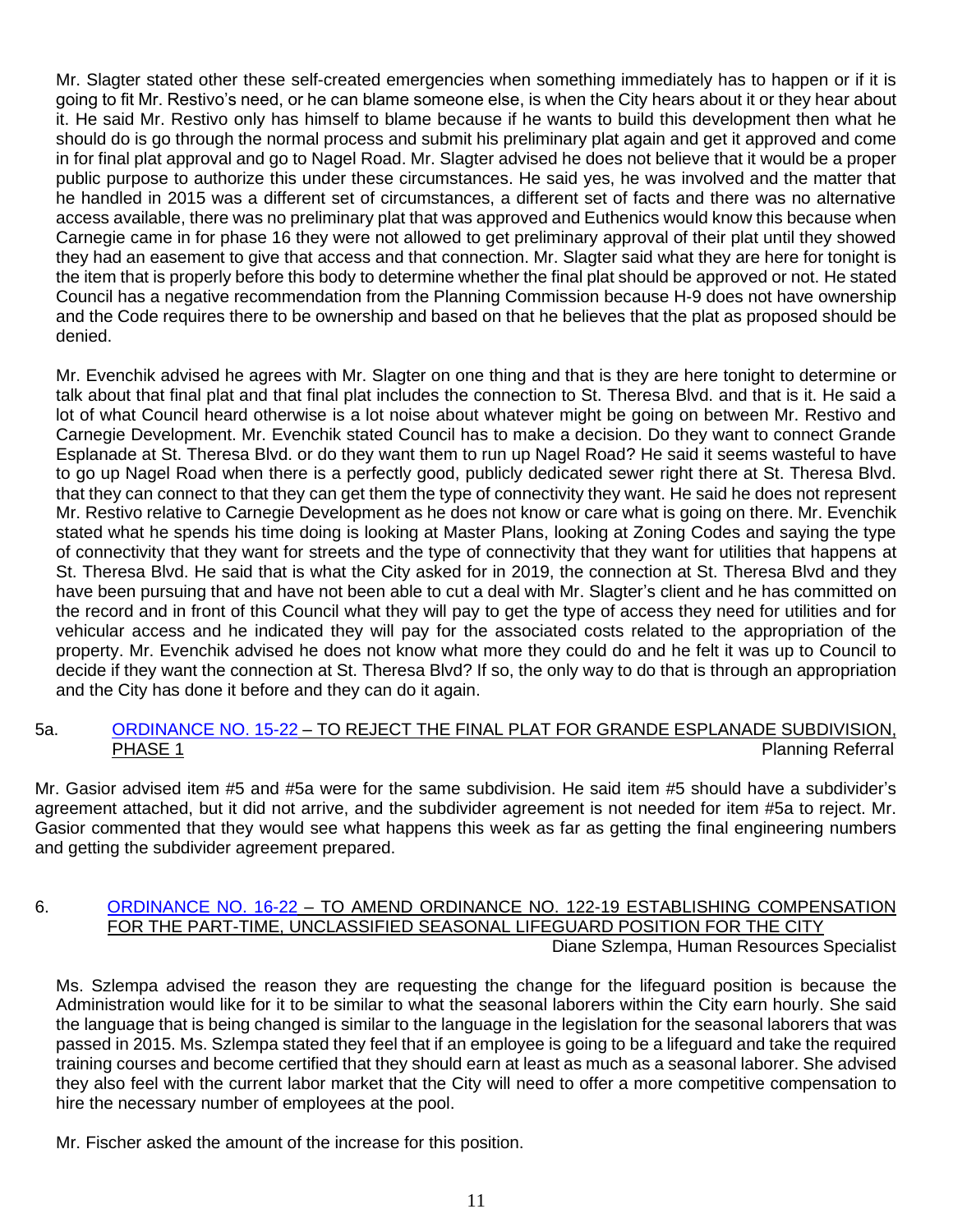Ms. Szlempa said the lifeguard position is a 30% over minimum wage for year one.

Mr. Logan advised minimum wage is \$9.30/hr. so starting position will be \$12.09/hr., which is 30% above minimum wage.

Ms. Szlempa confirmed Mr. Logan's statement and added that it would increase by \$1.00/hr. for each year over the next four years if they are returning employees. She said year 2 would earn \$13.09/hr., year 3 - \$14.09/hr. and so on. Ms. Szlempa stated they would top out at year 5, where the employee would receive all the compensation for year number 4 plus whatever the non-bargaining unit employees earn for a pay increase.

Mr. Fischer advised he knows they are competing with other cities.

Ms. Szlempa said yes and they are also competing with fast food and retail places that are hiring with no experience at \$15-\$16/hr.

Mr. McBride inquired as to what was plan B if this proposed wage is not high enough.

Ms. Szlempa advised they are hoping this is going to be enough. She said the City plans on sending out letters because it is a significant increase from last year for the returning lifeguards to see if they will be able to retain those employees and make it more attractive for lifeguards from other communities to come to Avon.

Mr. Radcliffe inquired if this wage beats other communities.

Ms. Szlempa advised Mr. Fattlar, the Aquatic Facility Supervisor, told her that this proposal is a very maverick way of thinking and being aggressive to get the employees needed for the City pool.

Mrs. Demaline inquired if there has been conversation when looking at compensation to establish a range that would give the Human Resources professional some discretion so that every time there is a change in the market they do not have to come in front of Council.

Ms. Szlempa advised that is what is nice where it states regarding minimum wage, so the scale is based on whatever is the current minimum wage. She said they have not had to change the Ordinance for the seasonal laborers since its inception because the percentage is based on minimum wage instead of a set dollar amount making it have a little bit of elasticity.

Mrs. Demaline advised she would love to see a range so that the Administration can exercise that judgement without Council having to legislate that and appropriate that change. She said she would prefer a range to move with and it can flux as needed such as finding a stellar employee and they believe they deserve a little bit more than the compensation Ordinance provides that they can make that decision.

Ms. Szlempa stated they have that flexibility within the Supervisor ranges, but this is more of the incoming 1<sup>st</sup>, 2<sup>nd</sup>, 3<sup>rd</sup> year seasonal employee with little to no experience and they are typically 15, 16, 17 year olds. She advised if they have a returning stellar employee, most of the time they would be moved into a Supervisory position where they have that flexibility.

## 7. [ORDINANCE NO. 17-22](https://www.cityofavon.com/DocumentCenter/View/7604/Ordinance-No-17-22---Amend----PT--Pool-Tech---Pay) – TO AMEND ORDINANCE NO. 121-19 ESTABLISHING COMPENSATION FOR THE POSITION OF PART-TIME, UNCLASSIFIED SEASONAL POOL TECHNICIAN FOR THE **CITY** Ms. Szlempa

Ms. Szlempa advised this is similar to the previous legislation for the lifeguard position, but the percentage of increase for the seasonal pool technician is less. She said the Administration felt that since lifeguards are required to obtain certifications and that the lifeguards would have more responsibility with making sure people are safe that the lifeguards deserved a higher percentage of an increase. She said with the pool technician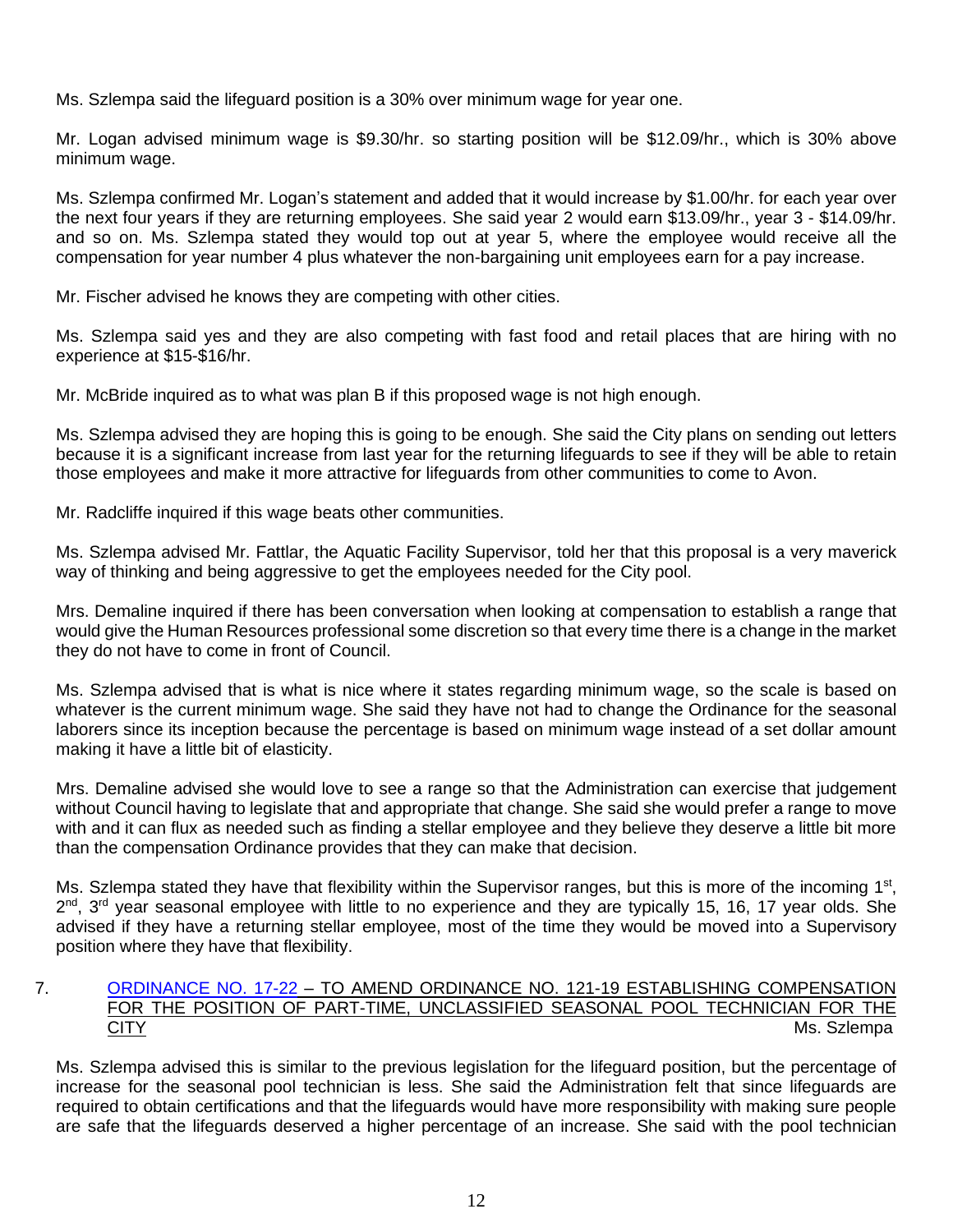position they believe they deserve an increase and that increase is 15% over minimum wage for year one. Ms. Szlempa advised these are considered starter jobs, but they do have responsibilities associated with the position that deserves something over minimum wage as does the cashier and recreational specialist positions below.

Mr. Fischer inquired as to what the duties are for the pool technician.

Ms. Szlempa advised they clean up the pool area and get it ready at the start of each day and they clean it after hours. She indicated they also ensure the waterlines are clear of debris and flowing properly and they clean up any contamination or debris that gets in or around the pool.

Mrs. Holtzmeier inquired if someone is in their second or third year with loyalty to the Avon pool for their summer role, but they decide to try another position within the seasonal City employment, does that year 2 or 3 bonus still apply such as going from a pool technician to a cashier position or vice versa.

Ms. Szlempa advised yes, that is what these incentives are meant for because they want to be able to have that movement where the employee would be equally paid in these positions based on their years of employment. She said they found that some seasonal employees would want to help out in other positions such as moving from recreation specialist to cashier, but these positions had different pay scales. Ms. Szlempa stated they would like to give these employees the opportunity to try other positions to see if it was a better fit without lowering their hourly wage. She explained if an employee was a pool technician year one and they moved to cashier at the pool for year two they would receive that plus \$1 because they had one year of experience.

8. [ORDINANCE NO. 18-22](https://www.cityofavon.com/DocumentCenter/View/7605/Ordinance-No-18-22-Amend-PT--Seasonal-Cashier--Pay) – TO AMEND ORDINANCE NO. 29-21 ESTABLISHING COMPENSATION FOR THE PART-TIME, UNCLASSIFIED SEASONAL CASHIER FOR THE CITY Ms. Szlempa

Ms. Szlempa advised this change was explained in the above two agenda items and she would be happy to answer any other questions.

9. [ORDINANCE NO. 19-22](https://www.cityofavon.com/DocumentCenter/View/7606/Ordinance-No-19-22--Amend-PT--Season-Recreation-Specialist--Pay) – TO AMEND ORDINANCE NO. 30-21 ESTABLISHING COMPENSATION FOR THE PART-TIME, UNCLASSIFIED SEASONAL RECREATION SPECIALIST FOR THE CITY Ms. Szlempa

Ms. Szlempa advised she was available for any additional questions as explained in the previous three agenda items.

10. [ORDINANCE NO. 20-22](https://www.cityofavon.com/DocumentCenter/View/7600/Ordinance-No-20-22-ODOT-Moore-Road-Paving-Final) – AUTHORIZING AN AGREEMENT WITH THE OHIO DEPARTMENT OF TRANSPORTATION (ODOT) FOR THE PAVEMENT RESURFACING AND ASSOCIATED IMPROVEMENTS ALONG CERTAIN SECTIONS OF MOORE ROAD (COUNTY ROAD 78)

Mr. Cummins

Mr. Cummins advised this project has been before Council a few different times over the years and the design is now complete. He said the plans have been submitted to ODOT and this is the final piece of legislation to allow ODOT to come in and begin construction. Mr. Cummins stated it is approximately a \$540,000 project and the City's projected share of that would be just over \$100,000. He advised they are asking for Council's authorization to move forward with the project.

11. [RESOLUTION NO. R-2-22](https://www.cityofavon.com/DocumentCenter/View/7609/Resolution-No-R-2-22---Conant---Agr-Dist) – TO APPROVE WITH MODIFICATION THE RENEWAL APPLICATION MADE BY JAMES A CONANT JR. AND KAREN A. CONANT TO HAVE CERTAIN LAND OWNED BY THEM LOCATED AT 34390 DETROIT ROAD, PERMANENT PARCEL NO. 10-04-00-022-102-073, DESIGNATED AS BEING LOCATED WITHIN AN AGRICULTURAL DISTRICT, CONSISTING OF 37.44 ACRES Mr. Gasior A Public Hearing will be held on Monday, February 14, 2022 at 7:20 p.m.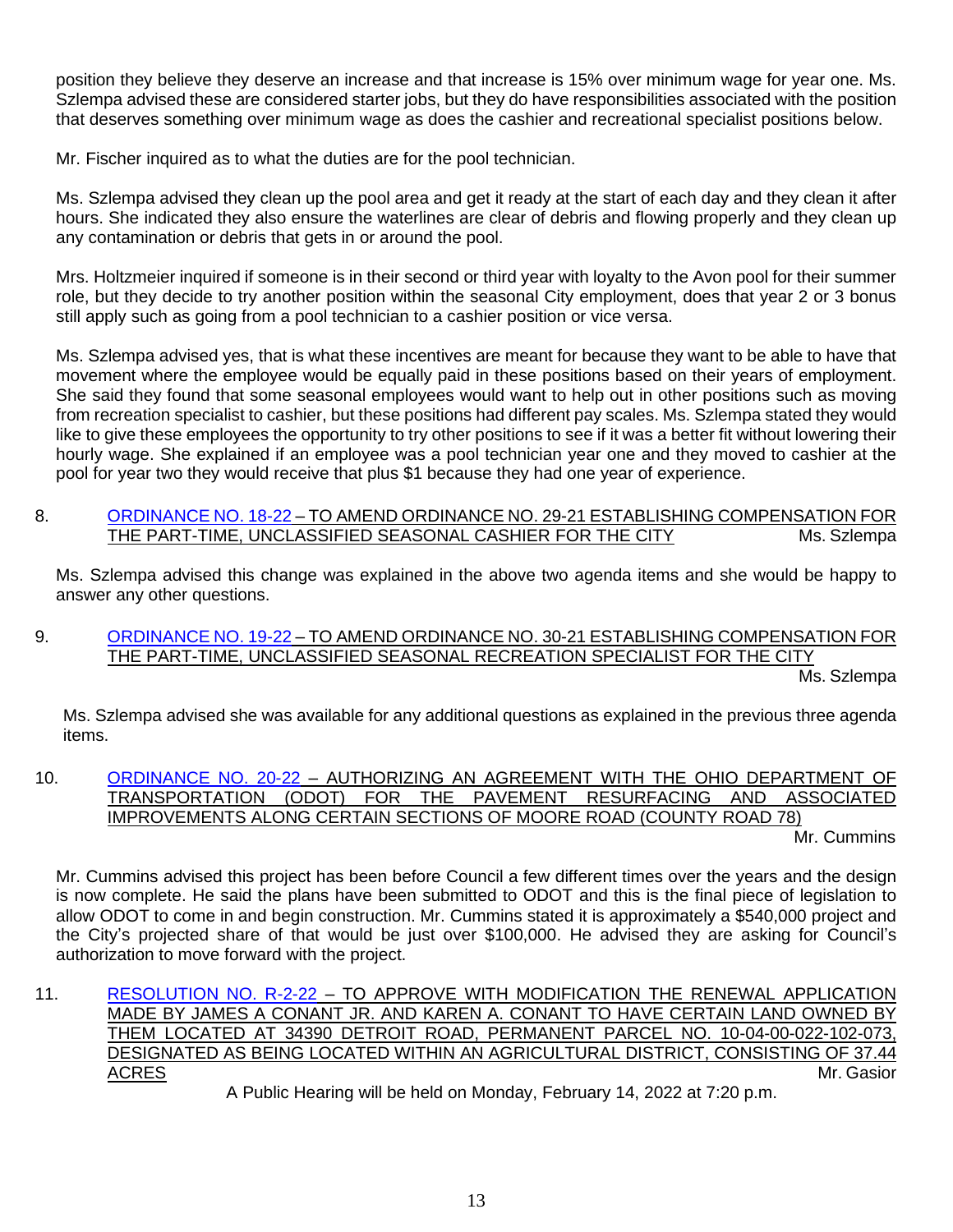Mr. Gasior indicated these agricultural district designations are required to be renewed every five years on their property. He advised there are requirements of about five or ten acres of farmland in Chapter 900 of the Codified Ordinances. Mr. Gasior stated this gives the property owners a discount on their property taxes once they are qualified for the agricultural district. Mr. Gasior noted that the City approves these with modification only because it gives the City the ability to terminate it at will although he does not believe that the City has ever done that, but that is why the modification is in the legislation. He clarified that the City would probably only terminate if they were going to run a utility line or something of that nature and the City wanted to assess for that utility line.

Mr. Radcliffe inquired if this has any bearing for the application if the land is for sale or is then sold and how that would affect the process.

Mr. Gasior advised if the property is under an Agricultural designation and the property is sold, the seller has to recoup three years of taxes on that property at the regular tax rate and would not get the benefit of the agricultural district discount unless the buyer continues to use the land as agricultural.

Mr. Logan clarified that there is only recoupment if there is development, if they change the use then the County will recoup the property taxes back three years. He said if someone builds a house on a former agricultural designated property, the County will go back three years and tax the property at the residential tax rate. Mr. Logan said as to who bears that cost, he is not positive if it is the buyer or the seller.

Mr. Gasior advised it is usually the seller. He said there was discussion on one parcel of land that the City was considering buying and if the City buys land that is in an agricultural district designation, the City does not pay that, but the City can take on that responsibility as part of the negotiation on the purchase of the property. Mr. Gasior stated if the City takes on that responsibility they can relieve the seller of the burden of having to pay that. He advised it is clear that if the property is going to go into development, there is that recoupment issue, but he was not absolutely sure, but he would find out if the buyer is going to continue the agricultural district exemption whether there is a recoupment. It was noted the recoupment is three years on the value of the property without the agricultural district designation.

12. [RESOLUTION NO. R-3-22](https://www.cityofavon.com/DocumentCenter/View/7610/Resolution-No-R-3-22--Ladegaard---Agr-Dist-copy) – TO APPROVE, WITH MODIFICATION THE RENEWAL APPLICATION MADE BY MARK W. LADEGAARD AND AMY LADEGAARD TO HAVE CERTAIN LAND OWNED BY THEM ON KINZEL ROAD, PERMANENT PARCEL NOS. 10-04-00-014-105-068 AND 10-04-00-014-105- 051 DESIGNATED AS BEING LOCATED WITHIN AN AGRICULTURAL DISTRICT, CONSISTING OF 15.21 ACRES Mr. Gasior

A Public Hearing will be held on Monday, February 14, 2022 at 7:15 p.m.

There were comments or questions were asked.

### 12a. RESOLUTION NO. R-4-22 – IN SUPPORT OF SUBMISSION OF A SAFE ROUTES TO SCHOOL IMPLEMENTATION GRANT APPLICATION FOR THE NAGEL ROAD PEDESTRIAN IMPROVEMENT PROJECT **Example 2008** The contract of the contract of the contract of the contract of the contract of the contract of the contract of the contract of the contract of the contract of the contract of the contract of the con

Mr. Cummins advised this is an attempt to reapply and Council may recall that the City applied for this project last year through the Safe Routes to School program and were unsuccessful in obtaining funding but thought they would try again. He said they updated the cost estimates, and they will be making another submission. Mr. Cummins stated the improvements were formulated during development of the City's Safe Routes to School Travel Plan so those were identified in advance and he feels it would be a very helpful project to improve safety along Nagel Road.

Mr. Fischer inquired as to the timeline for hearing if this grant will be awarded.

Mr. Cummins advised the grant is required to be submitted toward the end of February or the beginning of March. He said it was in May or June of last year when they heard that they were not awarded the grant so a few months after the application is submitted, they should be notified one way or the other.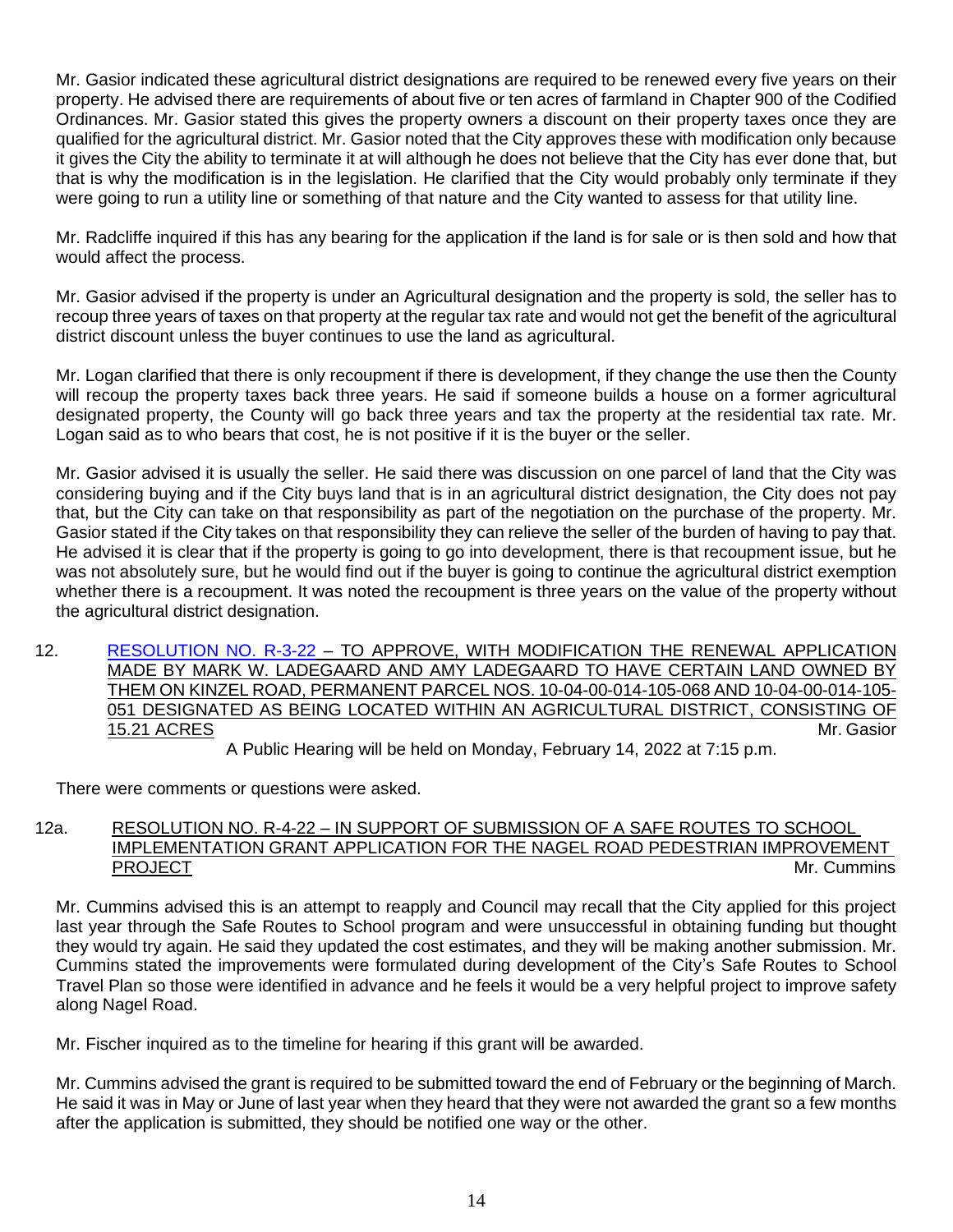Mrs. Demaline inquired if this is going to be the only submission that the City does this year for Safe Routes to School.

Mr. Cummins advised that is correct.

Mrs. Demaline advised she has strong concerns in Ward 1 with Moon Road and Detroit Road and getting access to the Middle School and to the High School. She asked if there had been conversations about those areas at all.

Mr. Cummins advised they had some conversations with the school district last year and they were not really interested in pursuing some of those types of projects. He said they looked at an intersection improvement at Long Road and Detroit Road and that was a substantial project once they got into it and the indication that he received was that it was a little too much to bite off. Mr. Cummins stated what is nice about this project is that it is several different recommendations that were in the plan but they put them together in a cohesive manner and it helps fix a corridor. He said that is not to say that they will not do other projects in other parts of town in the future, but they are trying to crack the nut of getting Safe Routes to School funding for Avon. Mr. Cummins advised because of the nature of the population and how the schools are set up, it has some headwinds. He said it involves the number of students that walk to school, the number of disadvantaged students etc. and they are trying their best to get through that and get a project and then know how to repeat that for across town.

## 13. REPORTS AND COMMENTS

MAYOR JENSEN was absent.

COUNCIL MEMBERS:

MRS. DEMALINE, WARD 1 advised she saw the email from Sheri Seroka regarding setting a time and date for the Cahoon House tour.

Ms. Fechter believed Ms. Seroka is first trying to find out when Council wanted to come for a tour. She said the historical home has been open to the public for a short time and the Fischer family has been in to see it and they love it. Ms. Fechter advised Ms. Seroka has spent so much time and effort putting the home together with period pieces and they are excited that it is finally ready and for Council to see it and something to be proud of for the community.

Mrs. Demaline advised she is looking forward to seeing it and she is in favor of Monday, April 4, 2022, early evening before the Council meeting later that night.

MRS. HOLTZMEIER, AT LARGE advised tonight's presentation from Lit Communities was interesting and she would ask that Council contemplate some of the thoughts that were discussed and in the following weeks come forth and share some of their perceptions and thoughts on if this is feasible to move ahead with that assessment. She said let's continue to discuss.

Mrs. Holtzmeier noted that she would be out of town on business on Monday, February 28, 2022 and unable to attend the Council Meeting that night.

MR. MCBRIDE, WARD 2 advised he would like to toot the Ward 2 horn as it was a Ward 2 resident who should be thanked for the Lit Communities presentation as Mr. Leimkuehler was the contact person and he has a business in Rocky River and would like to see the fiber/broadband discussion move forward and that is a good thing.

Mr. McBride inquired of Mr. Cummins if the swamp at UH has started to be dredged.

Mr. Cummins advised he has not been by that area in the past few days, but he is happy to make another call and find out the status.

Mr. McBride said a resident keeps asking about the street in that area as well.

Mr. Cummins advised the intersection and apron improvement are in design process.

Mr. McBride said he is listing his weekly complaint for the drive-thrus at Starbucks at City Centre and the Dunkin Donut on Nagel Road. He said they are blocking parking spaces and all kinds of issues.

Mr. McBride stated he still wants some additional signage on Norton Place.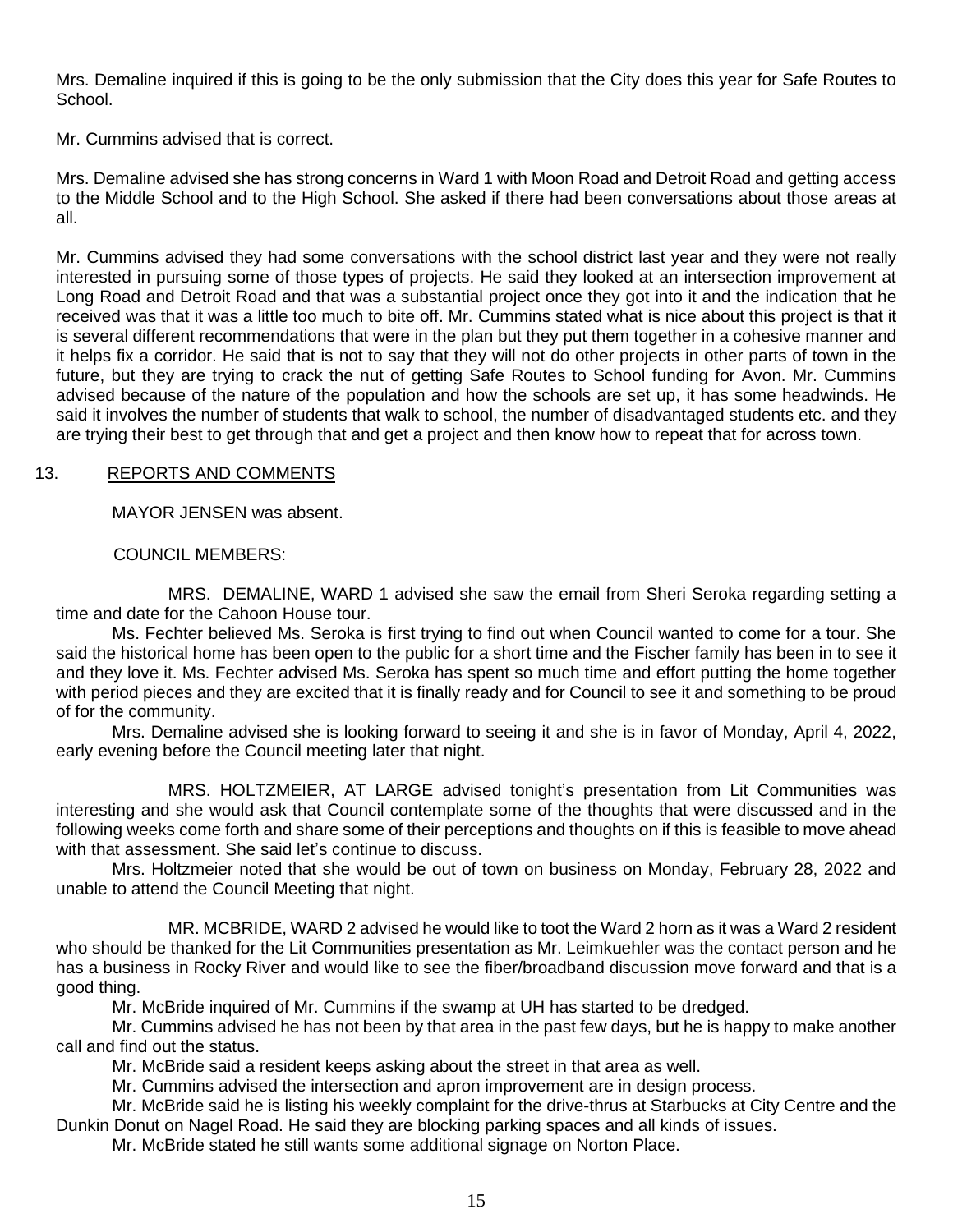Mr. Streator advised he would look into that, but there is a sign as you come off of Jaycox Road and since the speed limit does not change he does not know that they need to populate the tree lawns with signs.

Mr. McBride felt it was more for a few residents in Norton Place who need a constant reminder including parking in the cul-de-sac.

MR. MOORE, WARD 3 thanked the Service Department for changing a bulb in the streetlight on Kensington Drive.

MR. RADCLIFFE, WARD 4 advised regarding the condo/townhouses off Chester Road, he would like to have a discussion about the need for defining the number of entrances and exits for traffic flow through neighborhoods versus these long straight streets where there is only one in and one out for a very large neighborhood that might have quite a few residents but only have two entrances on the same road currently. He said these developments could have the possibility of connecting to other areas such as was discussed tonight regarding Grande Esplanade and Red Tail subdivisions and trying to see if they could have a discussion about that for the benefit of the residents. Mr. Radcliffe stated one of the things they keep hearing about is reducing traffic flow through neighborhoods and allowing people to get out and get moving and getting them out of the neighborhood and helping to define some of those ingresses and egresses. He felt it would be a good discussion point to have when they are looking so closely at how much development can come into Avon where they do not necessarily want to see it go.

Mr. McBride advised there is some resistance to developing in Concord Village for that long straight away and those people are organizing now to challenge it.

Mr. Radcliffe agreed and said it is one of the points that he would like to discuss.

Mr. Radcliffe said for the record he responded to Ms. Seroka for the tour of the Cahoon House and he too liked the Monday, April 4, 2022 date early evening.

MR. WITHERSPOON, AT LARGE advised Monday, April 4, 2022 was good for him for the Cahoon House tour.

MR. FISCHER, AT LARGE agreed Monday, April 4, 2022 works for him as well for the tour of the Cahoon House.

The rest of Council confirmed their availability for that date.

Mr. Fischer advised he would send Ms. Seroka an email confirming such.

DIRECTORS/ADMINISTRATION:

MR. CUMMINS, CITY ENGINEER had no further comments.

MS. FECHTER, ECONOMIC DEVELOPMENT/PLANNING COORDINATOR had no further

comments.

MR. GASIOR, LAW DIRECTOR had no further comments.

MR. LOGAN, FINANCE DIRECTOR advised that tomorrow they are selling the bonds that they have been talking about for quite some time now. He said it is approximately \$9.3 million and includes the 92 properties that did not pay their special assessments upfront from the Elizabeth, Puth, Joseph Improvement Project. Mr. Logan noted that 15 property owners prepaid their assessment. He said there are a couple of note issues outstanding and they will call those notes back sometime in March and pay them off from the proceeds from this bond issue and the City will have no more short-term debt outstanding. Mr. Logan advised the upgrade in the City's credit rating discussed a couple of weeks ago probably resulted in about \$30,000 in interest savings on the bond issue, which is roughly 5 basis points.

MR. STREATOR, SAFETY/PUBLIC SERVICE DIRECTOR advised the City Service Department did an outstanding job on the last snowstorm. He said the snowfalls this season seem to be happening all at once and the crews put in long hours working and did an outstanding job.